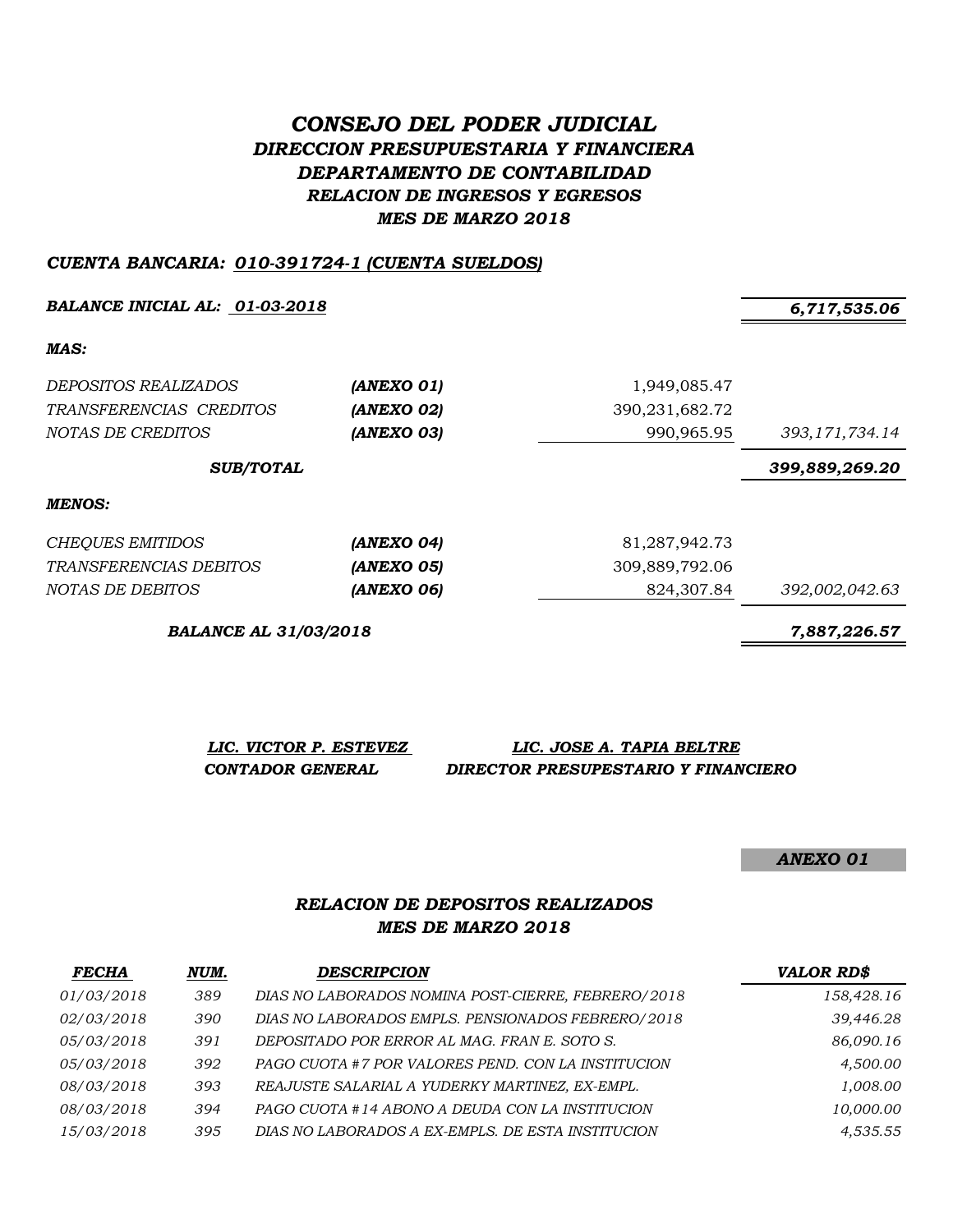|                   |     | TOTAL RD\$                                          | 1,949,085.47 |
|-------------------|-----|-----------------------------------------------------|--------------|
| 28/03/2018        | 400 | PAGO CUOTA #15 ABONO A DEUDA CON LA INSTITUCION     | 10,000.00    |
| 28/03/2018        | 399 | DESCUENTO A EMPLEADOS NOMINAS MARZO/2018            | 1,628,111.28 |
| 28/03/2018        | 398 | DIAS NO LABORADOS EX-EMPLEADO                       | 3,023.04     |
| 26/03/2018        | 397 | DIAS NO LABORADOS A ANAMAXI RONDÓN EX-EMPL.         | 943.00       |
| <i>20/03/2018</i> | 396 | PAGO CUOTA #5 VALORES PENDIENTES CON LA INSTITUCIÓN | 3,000.00     |

#### *ANEXO 02*

#### *RELACION DE TRANSFERENCIAS CREDITOS MES DE MARZO 2018*

| <b>FECHA</b> | NUM. | <b>DESCRIPCION</b>                                | <b>VALOR RD\$</b> |
|--------------|------|---------------------------------------------------|-------------------|
| 13/03/2018   | 131  | TRANSF. DE FONDO REEMB SUELDOS/B. VAC. COOPNASEJU | 196,588.52        |
| 20/03/2018   | 132  | TRANSF. DE FONDO A LA CTA. SUELDOS                | 390,035,094.20    |
|              |      | TOTAL RD\$                                        | 390,231,682.72    |

# *ANEXO 03*

# *RELACION NOTAS DE CREDITOS MES DE MARZO 2018*

| <b>FECHA</b> | NUM. | <b>DESCRIPCION</b>                                  | <b>VALOR RD\$</b> |
|--------------|------|-----------------------------------------------------|-------------------|
| 06/03/2018   | 983  | REINTEGRO CHQ115593                                 | 5,013.51          |
| 19/03/2018   | 984  | REINTEGRO CHQ116101                                 | 28,552.23         |
| 27/03/2018   | 986  | REINTEGRO CHQ112621, POR CADUCIDAD                  | 6,018.18          |
| 27/03/2018   | 987  | REINTEGRO CHQ112586, POR CADUCIDAD                  | 6,018.18          |
| 27/03/2018   | 988  | REINTEGRO CHQ112584, POR CADUCIDAD                  | 6,018.18          |
| 27/03/2018   | 989  | REINTEGRO CHQ116027, POR CADUCIDAD                  | 4,078.89          |
| 27/03/2018   | 990  | REINTEGRO CHQ116185, DAÑADO EN CONFECCION           | 6,929.81          |
| 27/03/2018   | 991  | REINTEGRO CHQ116193, DAÑADO EN CONFECCION           | 6,018.18          |
| 27/03/2018   | 992  | REINTEGRO CHQ116194, DAÑADO EN CONFECCION           | 3,967.57          |
| 27/03/2018   | 993  | REINTEGRO CHQ116195, DAÑADO EN CONFECCION           | 17,301.77         |
| 27/03/2018   | 994  | REINTEGRO CHQ116196, DAÑADO EN CONFECCION           | 6,018.18          |
| 27/03/2018   | 995  | REINTEGRO CHQ116197, DAÑADO EN CONFECCION           | 4,968.18          |
| 27/03/2018   | 996  | REINTEGRO CHQ116198, DAÑADO EN CONFECCION           | 11,519.20         |
| 27/03/2018   | 997  | REINTEGRO CHQ116341, DAÑADO EN CONFECCION           | 24,507.49         |
| 27/03/2018   | 998  | REINTEGRO CHQ116342, DAÑADO EN CONFECCION           | 21,569.60         |
| 31/03/2018   | 985  | MILITARES EXCLUIDOS NOMINA ELECTRONICA MARZO 2018   | 281,060.01        |
| 31/03/2018   | 999  | EMPLEADOS EXCLUIDOS NOMINA ELECTRONICA MARZO 2018   | 478,280.13        |
| 31/03/2018   | 1000 | RETENCION NOMINA DEL BONO VACIONAL MARZO 2018       | 73,126.65         |
| 31/03/2018   | 25   | DIF. NO CONSIDERADA POR EL BANCO EN TRANSF. NOMINAS | 0.01              |
|              |      | TOTAL RD\$                                          | 990,965.95        |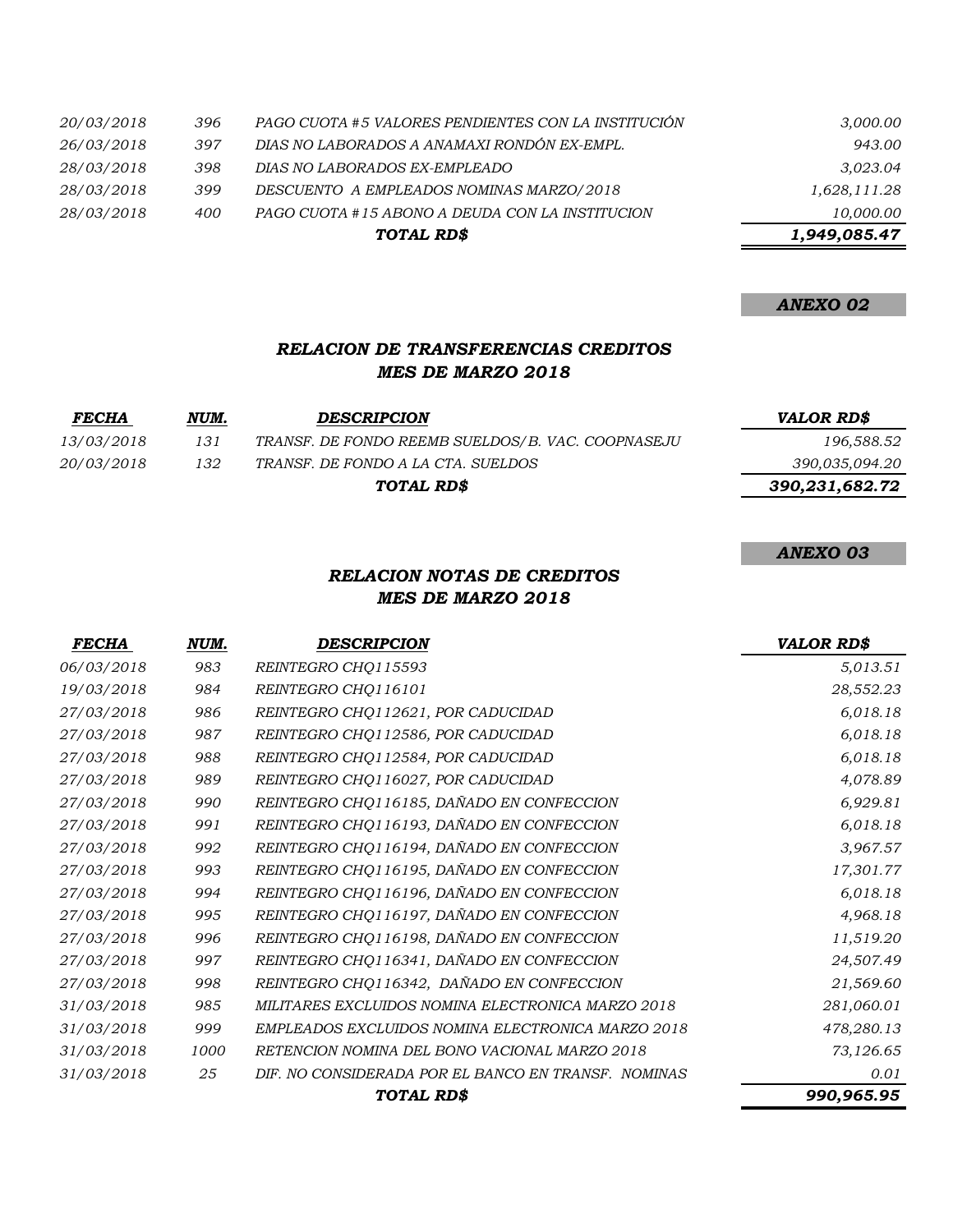# *ANEXO 04*

# *RELACION DE CHEQUES EMITIDOS MES DE MARZO 2018*

| <b>FECHA</b> | NUM.   | <b>BENEFICIARIO</b>                  | <b>VALOR RD\$</b> |
|--------------|--------|--------------------------------------|-------------------|
| 02/03/2018   | 115963 | COLECTOR DE IMPUESTOS INTERNOS       | 86,090.16         |
| 02/03/2018   | 115964 | ********NULO NULO NULO*****          | 0.00              |
| 02/03/2018   | 115965 | JOYNER R. ORTIZ CASTELLANOS          | 6,620.90          |
| 02/03/2018   | 115966 | VERONICA M. CABRERA DE PEREZ         | 22,752.17         |
| 02/03/2018   | 115967 | NELSON B. DE LA ROSA PAULINO         | 61,183.38         |
| 02/03/2018   | 115968 | FRANCIA Y. CLASE CLASE               | 32,631.14         |
| 02/03/2018   | 115969 | BRACILIA DEL C. CORTES RAPOSO        | 4,078.89          |
| 02/03/2018   | 115970 | GRISELDA LIRANZO MARTINEZ DE DE ASIS | 12,236.67         |
| 02/03/2018   | 115971 | MAIRENY VEGA CRUZ                    | 14,428.20         |
| 02/03/2018   | 115972 | ILCANIA Y. CABRERA CABRERA           | 5,625.85          |
| 02/03/2018   | 115973 | LIDIA A. PUIG FRANCISCO              | 20,394.45         |
| 02/03/2018   | 115974 | BERTA G. DE LOS M. GOMEZ GIL         | 9,720.00          |
| 02/03/2018   | 115975 | CANDIDA OLIVO                        | 73,420.05         |
| 02/03/2018   | 115976 | LUIS N. GOMEZ GIL                    | 32,631.14         |
| 02/03/2018   | 115977 | ROSA MA. PAREDES CALCAÑO             | 53,025.57         |
| 02/03/2018   | 115978 | SENIA MONTERO ALVAREZ                | 20,394.45         |
| 02/03/2018   | 115979 | ELIZABETH MARTE LIRIO                | 42,120.00         |
| 02/03/2018   | 115980 | ELLIN J. CORDERO TEJADA              | 48,946.70         |
| 02/03/2018   | 115981 | MIGUELINA D. CRESPO DIAZ             | 28,552.23         |
| 02/03/2018   | 115982 | ANA R. DE LEON GUZMAN                | 42,120.00         |
| 02/03/2018   | 115983 | LORENZO A. VARGAS CRUZ               | 42,120.00         |
| 02/03/2018   | 115984 | MODESTO R. CAMACHO SANTANA           | 36,710.04         |
| 02/03/2018   | 115985 | ROSA M. ALMONTE FRANCISCO            | 42,120.00         |
| 02/03/2018   | 115986 | HILARIA ALT. PERALTA JIMENEZ         | 42,120.00         |
| 02/03/2018   | 115987 | GRISELDA R. SALAZAR TAVERAS          | 16,315.56         |
| 02/03/2018   | 115988 | CAROLYN D. BONILLA ESPINO            | 5,625.85          |
| 02/03/2018   | 115989 | OSCAR E. GENAO GONZALEZ              | 554.93            |
| 02/03/2018   | 115990 | JULIO C. FERNANDEZ RODRIGUEZ         | 554.93            |
| 02/03/2018   | 115991 | ADALGISA M. TEJADA DE AZA            | 42,120.00         |
| 02/03/2018   | 115992 | <b>JOSE F. THEN REINOSO</b>          | 8,157.78          |
| 02/03/2018   | 115993 | JUAN I. JIMENEZ CASTILLO             | 20,394.45         |
| 02/03/2018   | 115994 | CARMEN M. ALONZO MARTE               | 42,120.00         |
| 02/03/2018   | 115995 | AMILDY S. LIRIANO DE LA CRUZ         | 12,236.67         |
| 02/03/2018   | 115996 | MAYRA J. DE LA CRUZ LORA             | 106,051.20        |
| 02/03/2018   | 115997 | FRANCISCO ALB. ANTIGUA PORTUHONDO    | 42,120.00         |
| 02/03/2018   | 115998 | ADALGISA MEJIA HERRERA               | 23,814.18         |
| 02/03/2018   | 115999 | RUTH M. GONZALEZ DE LOS SANTOS       | 36,710.01         |
| 02/03/2018   | 116000 | SERVIO ANT. MONTILLA MONTILLA        | 38,995.56         |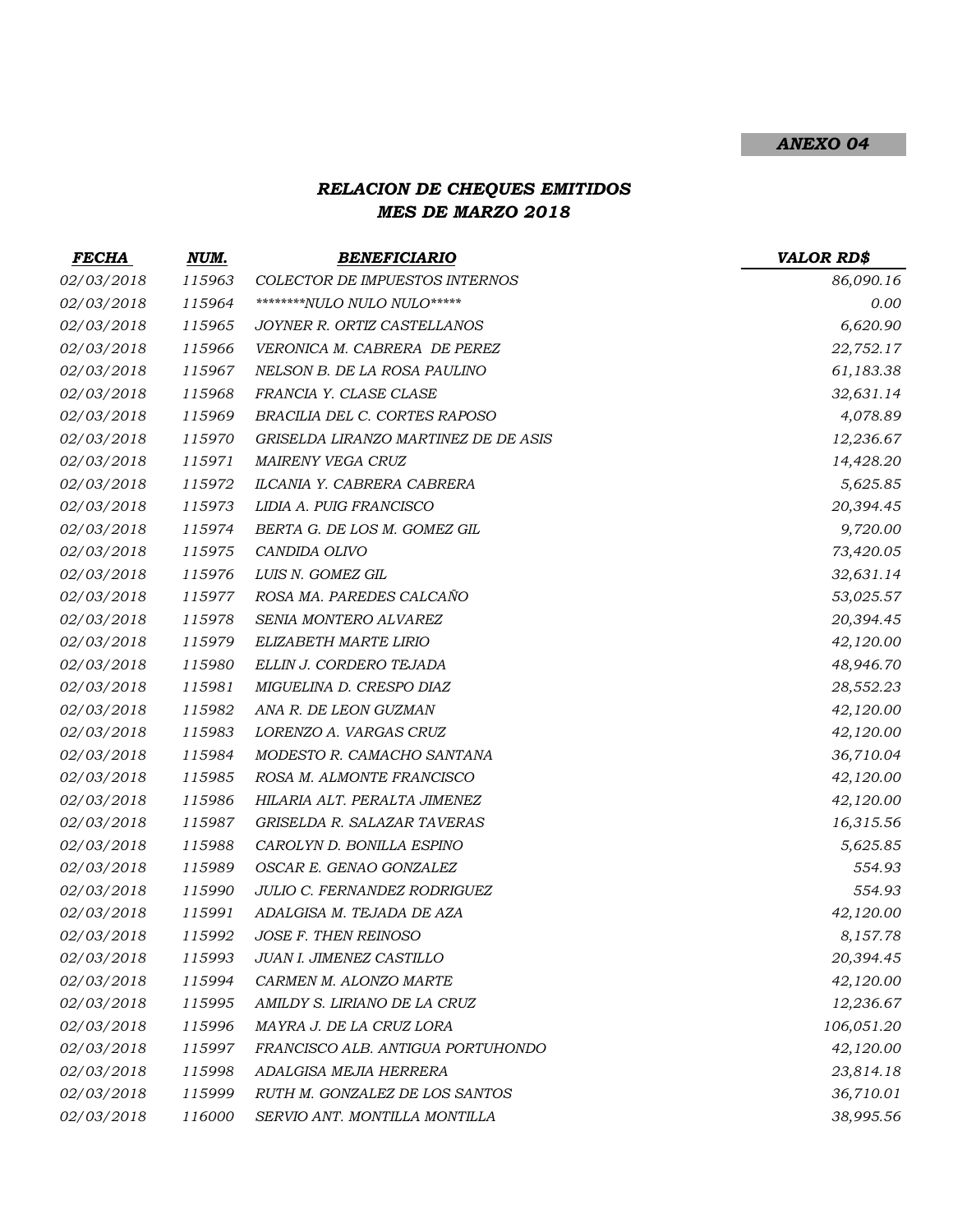| 02/03/2018 | 116001 | JUANA M. CONCEPCION MORETA               | 97,893.42 |
|------------|--------|------------------------------------------|-----------|
| 02/03/2018 | 116002 | JOSELYN A. MATEO SALCIE                  | 67,547.79 |
| 02/03/2018 | 116003 | DIOGENES OGANDO OGANDO                   | 24,473.34 |
| 02/03/2018 | 116004 | DOMINGA T. MORILLO MONTERO               | 8,157.78  |
| 02/03/2018 | 116005 | MARITZA RAMIREZ DE OLEO                  | 7,937.42  |
| 02/03/2018 | 116006 | JAVIERCA ANT. GOMEZ                      | 42,120.00 |
| 02/03/2018 | 116007 | BRUNILDA FORTUNA RUBEN                   | 16,315.56 |
| 02/03/2018 | 116008 | ANA A. HENRIQUEZ GUZMAN                  | 69,341.13 |
| 02/03/2018 | 116009 | RAMON ALB. ROMANO CONTRERAS              | 40,788.90 |
| 02/03/2018 | 116010 | TOMAS TAVERAS PEREZ                      | 70,064.46 |
| 02/03/2018 | 116011 | JOSE N. ESTEVEZ RODRIGUEZ                | 16,315.56 |
| 02/03/2018 | 116012 | EVELYN G. GARCIA VALDEZ                  | 28,129.25 |
| 02/03/2018 | 116013 | BENITO DE LA ROSA PEREZ                  | 8,157.78  |
| 02/03/2018 | 116014 | ZOILA A. RAMIREZ CASTILLO                | 8,157.78  |
| 02/03/2018 | 116015 | JOSE M. DE LA ROSA                       | 4,078.89  |
| 02/03/2018 | 116016 | SONIA DE LOS A. RUIZ MATOS               | 12,236.67 |
| 02/03/2018 | 116017 | JOSE BDO. MERCEDES PEÑA                  | 4,078.89  |
| 02/03/2018 | 116018 | SHARLENNI ORTIZ DE LA ROSA               | 5,013.51  |
| 02/03/2018 | 116019 | YEANNY M. CASTILLO VIDAL                 | 5,625.85  |
| 02/03/2018 | 116020 | MAXIMILIANO PEGUERO DE AZA               | 81,577.83 |
| 02/03/2018 | 116021 | ARANIBAL MANZANO ZAPATA                  | 28,552.23 |
| 02/03/2018 | 116022 | YESSENIA GARCIA RAMIREZ                  | 28,990.35 |
| 02/03/2018 | 116023 | LOREIDY A. MEDINA LOPEZ                  | 7,730.76  |
| 02/03/2018 | 116024 | YOKARY I. GAUTREAUX DE LA CRUZ           | 12,236.67 |
| 02/03/2018 | 116025 | MARITZA DEL C. GARCIA GOMEZ              | 28,552.23 |
| 02/03/2018 | 116026 | ALEKSEI BAEZ MONAKHOVA                   | 17,652.54 |
| 02/03/2018 | 116027 | OFELIA ALCANTARA GARCIA                  | 4,078.89  |
| 02/03/2018 | 116028 | ROSSEMARY HENRIQUEZ LEYBA                | 9,931.35  |
| 02/03/2018 | 116029 | OSCAR MOQUETE CUEVAS                     | 24,473.36 |
| 02/03/2018 | 116030 | ROBERT H. MEDRANO NOVAS                  | 36,710.01 |
| 02/03/2018 | 116031 | ROSA E. ALMONTE R. DE VENTURA            | 8,157.78  |
| 02/03/2018 | 116032 | <b>HECTOR F. MARTINEZ</b>                | 28,552.23 |
| 02/03/2018 | 116033 | MARIA E. ESTEVEZ MEJIA                   | 16,315.56 |
| 02/03/2018 | 116034 | ABRAHAM GARCIA                           | 16,315.56 |
| 02/03/2018 | 116035 | REGINA SANCHEZ TORIBIO                   | 8,157.78  |
| 05/03/2018 | 116036 | <b>INSTITUTO DE AUXILIOS Y VIVIENDAS</b> | 25.00     |
| 05/03/2018 | 116037 | <b>FONDO DE PENSIONES Y JUBILACIONES</b> | 1,183.20  |
| 05/03/2018 | 116038 | COOPNASEJU                               | 6,290.95  |
| 05/03/2018 | 116039 | COOPNASEJU                               | 5,100.00  |
| 05/03/2018 | 116040 | CONSEJO DEL PODER JUDICIAL               | 591.60    |
| 07/03/2018 | 116041 | <b>INSTITUTO DE AUXILIOS Y VIVIENDAS</b> | 25.00     |
| 07/03/2018 | 116042 | FONDO DE PENSIONES Y JUBILACIONES        | 657.60    |
| 07/03/2018 | 116043 | COOPNASEJU                               | 5,311.56  |
| 07/03/2018 | 116044 | COOPNASEJU                               | 723.00    |
| 07/03/2018 | 116045 | CONSEJO DEL PODER JUDICIAL               | 328.80    |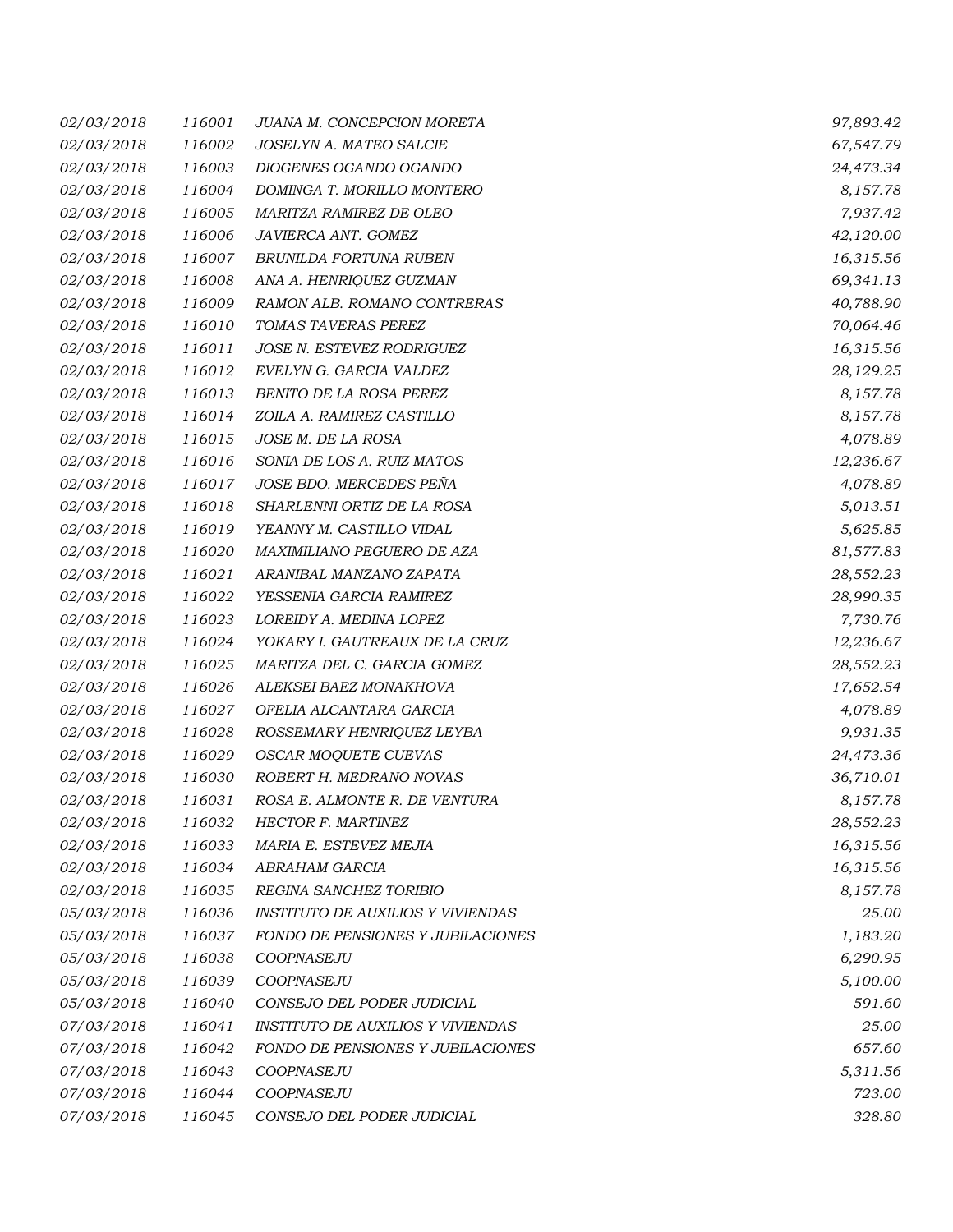| 07/03/2018 | 116046 | CONSEJO DEL PODER JUDICIAL               | 1,008.00   |
|------------|--------|------------------------------------------|------------|
| 07/03/2018 | 116047 | <b>INSTITUTO DE AUXILIOS Y VIVIENDAS</b> | 25.00      |
| 07/03/2018 | 116048 | FONDO DE PENSIONES Y JUBILACIONES        | 50,971.20  |
| 07/03/2018 | 116049 | CONSEJO DEL PODER JUDICIAL               | 25,485.60  |
| 07/03/2018 | 116050 | COLECTOR DE IMPUESTOS INTERNOS           | 188,926.06 |
| 08/03/2018 | 116051 | 2DO. TTE. DOANY JESUS SANCHEZ DIPLAN     | 10,000.00  |
| 08/03/2018 | 116052 | SGTO. SOLIN ALB. CUEVAS SENA             | 19,666.67  |
| 08/03/2018 | 116053 | JUAN ANT. PEREZ VALENZUELA               | 11,234.17  |
| 08/03/2018 | 116054 | COLECTOR DE IMPUESTOS INTERNOS           | 43,242.86  |
| 09/03/2018 | 116055 | MODESTO ANT. MARTINEZ MEJIA              | 150,917.14 |
| 13/03/2018 | 116056 | JUAN C. PENA RAMIREZ                     | 51,375.33  |
| 14/03/2018 | 116057 | KATHERINE K. FLORES ROSARIO              | 2,812.92   |
| 14/03/2018 | 116058 | AMELIA M. SOSA ACEVEDO                   | 1,877.67   |
| 14/03/2018 | 116059 | GRECHI N. GARCIA CRUZ                    | 1,877.67   |
| 14/03/2018 | 116060 | NORIS K. VARGAS FLORIAN                  | 3,779.04   |
| 14/03/2018 | 116061 | CARMEN D. LOPEZ RODRIGUEZ                | 9,276.77   |
| 14/03/2018 | 116062 | GERAL A. BERROA TOLENTINO                | 9,996.33   |
| 14/03/2018 | 116063 | LUIS ALB. FURCAL ALMONTE                 | 4,247.33   |
| 14/03/2018 | 116064 | JORGE J. ROQUE DE LOS SANTOS             | 5,997.33   |
| 14/03/2018 | 116065 | DIOSKAYRA HENRIQUEZ                      | 4,716.00   |
| 14/03/2018 | 116066 | CONSEJO DEL PODER JUDICIAL               | 4,535.55   |
| 14/03/2018 | 116067 | CONSEJO DEL PODER JUDICIAL               | 15,445.01  |
| 14/03/2018 | 116068 | COOPNASEJU                               | 28,816.29  |
| 14/03/2018 | 116069 | BANCO DE RESERVAS DE LA REP. DOMINICANA  | 5,963.44   |
| 15/03/2018 | 116070 | JOSE S. PENA MARTINEZ                    | 1,253.38   |
| 15/03/2018 | 116071 | COLECTOR DE IMPUESTOS INTERNOS           | 23,082.86  |
| 15/03/2018 | 116072 | JOYNER R. ORTIZ CASTELLANOS              | 9,103.74   |
| 15/03/2018 | 116073 | FRANCIA Y. CLASE CLASE                   | 8,157.78   |
| 15/03/2018 | 116074 | SARA CONTRERAS TORIBIO                   | 16,293.92  |
| 15/03/2018 | 116075 | MAIRENY VEGA CRUZ                        | 6,104.23   |
| 15/03/2018 | 116076 | ILCANIA Y. CABRERA CABRERA               | 7,735.55   |
| 15/03/2018 | 116077 | BERTA G. DE LOS M. GOMEZ GIL             | 20,394.46  |
| 15/03/2018 | 116078 | JUAN ANT. REYES UREÑA                    | 44,867.82  |
| 15/03/2018 | 116079 | LUIS N. GOMEZ GIL                        | 44,867.82  |
| 15/03/2018 | 116080 | ELIZABETH MARTE LIRIO                    | 48,600.00  |
| 15/03/2018 | 116081 | LIDIA A. PUIG FRANCISCO                  | 20,394.45  |
| 15/03/2018 | 116082 | CARMEN LOPEZ MEREJO                      | 28,552.23  |
| 15/03/2018 | 116083 | ANA R. DE LEON GUZMAN                    | 48,600.00  |
| 15/03/2018 | 116084 | LORENZO A. VARGAS CRUZ                   | 48,600.00  |
| 15/03/2018 | 116085 | CESAR E. CABRAL ORTIZ                    | 67,663.39  |
| 15/03/2018 | 116086 | MILTON C. MONTES POLANCO                 | 48,946.68  |
| 15/03/2018 | 116087 | ROSA M. ALMONTE FRANCISCO                | 48,600.00  |
| 15/03/2018 | 116088 | HILARIA ALT. PERALTA JIMENEZ             | 48,600.00  |
| 15/03/2018 | 116089 | GRISELDA R. SALAZAR TAVERAS              | 100,440.00 |
| 15/03/2018 | 116090 | JOSE F. THEN REINOSO                     | 12,236.67  |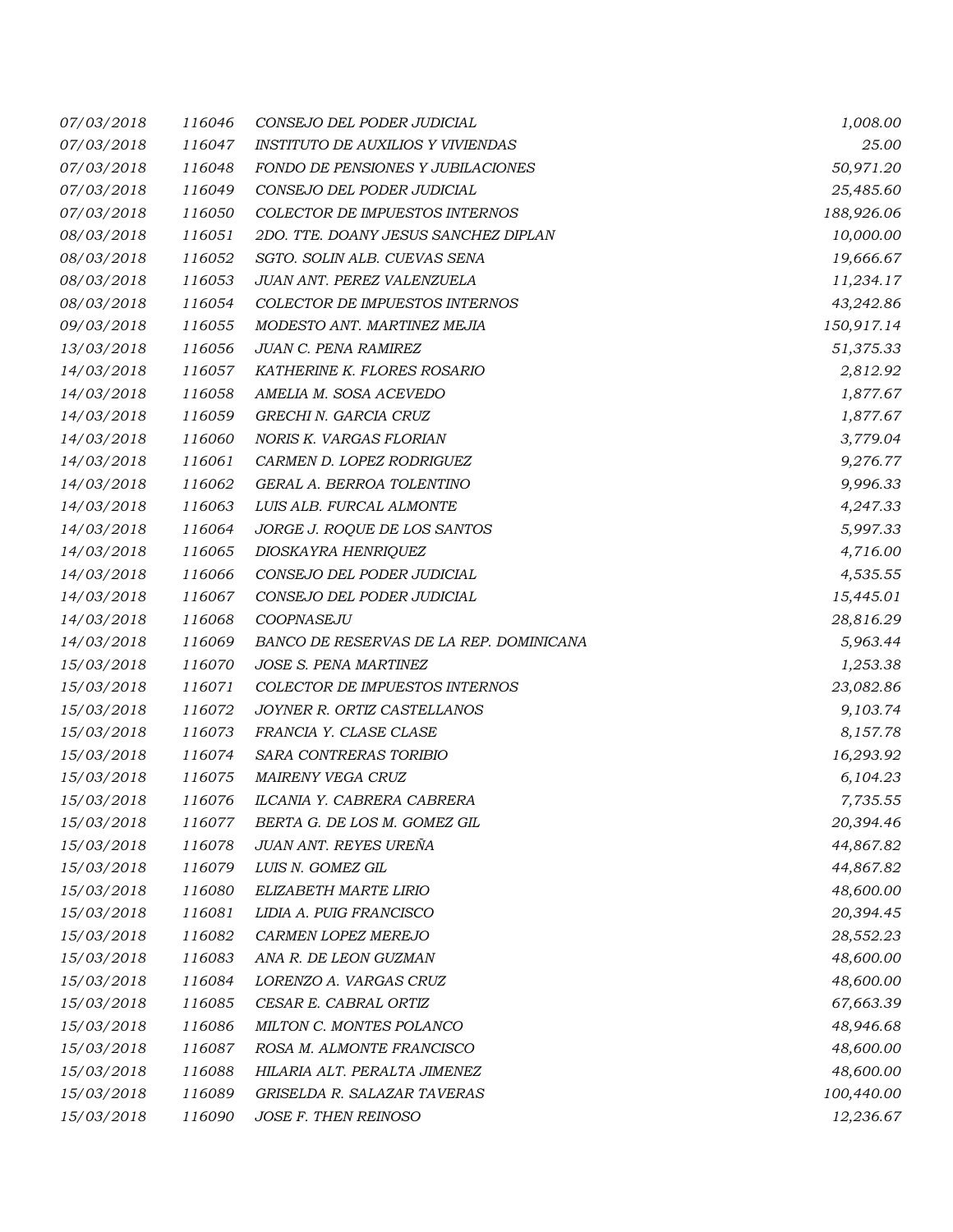| 15/03/2018 | 116091 | JOSEFINA COMPRES SANTANA          | 4,078.89   |
|------------|--------|-----------------------------------|------------|
| 15/03/2018 | 116092 | ALBANIA ALT. CONTRERAS SANCHEZ    | 97,200.00  |
| 15/03/2018 | 116093 | CAROLYN D. BONILLA ESPINO         | 7,735.55   |
| 15/03/2018 | 116094 | ADALGISA M. TEJADA DE AZA         | 25,920.00  |
| 15/03/2018 | 116095 | PABLO ALB. MERCEDES SUAREZ        | 32,631.12  |
| 15/03/2018 | 116096 | BRENDA M. VARGAS MARTE            | 12,236.67  |
| 15/03/2018 | 116097 | CARMEN M. ALONZO MARTE            | 35,640.00  |
| 15/03/2018 | 116098 | LORENZO FLORIMON ESPINAL          | 12,236.67  |
| 15/03/2018 | 116099 | YESENIA MA. GARCIA DE LEON        | 39,402.08  |
| 15/03/2018 | 116100 | YIRALDY ALT. HERNANDEZ GONZALEZ   | 53,085.41  |
| 15/03/2018 | 116101 | ISA R. RONDON POALNCO             | 28,552.23  |
| 15/03/2018 | 116102 | FRANCISCO TORRES DE LA CRUZ       | 139,320.00 |
| 15/03/2018 | 116103 | MAYRA J. DE LA CRUZ LORA          | 44,867.82  |
| 15/03/2018 | 116104 | FRANCISCO ALB. ANTIGUA PORTUHONDO | 35,640.00  |
| 15/03/2018 | 116105 | ADALGISA MEJIA HERRERA            | 6,893.58   |
| 15/03/2018 | 116106 | RUTH M. GONZALEZ DE LOS SANTOS    | 44,867.79  |
| 15/03/2018 | 116107 | LIBIS M. MEREJO PEREZ             | 44,867.82  |
| 15/03/2018 | 116108 | JOSELYN A. MATEO SALCIE           | 81,577.80  |
| 15/03/2018 | 116109 | NELY J. ARNAUT DE LOS SANTOS      | 16,315.56  |
| 15/03/2018 | 116110 | MARITZA RAMIREZ DE OLEO           | 5,456.98   |
| 15/03/2018 | 116111 | SERVIO ANT. MONTILLA MONTILLA     | 12,236.67  |
| 15/03/2018 | 116112 | JAVIERCA ANT. GOMEZ               | 48,600.00  |
| 15/03/2018 | 116113 | JOSE N. ESTEVEZ RODRIGUEZ         | 28,552.23  |
| 15/03/2018 | 116114 | EVELYN G. GARCIA VALDEZ           | 7,735.55   |
| 15/03/2018 | 116115 | SHARLENNI ORTIZ DE LA ROSA        | 6,893.58   |
| 15/03/2018 | 116116 | YEANNY M. CASTILLO VIDAL          | 7,735.55   |
| 15/03/2018 | 116117 | JOSE BDO. MERCEDES PEÑA           | 8,157.78   |
| 15/03/2018 | 116118 | <b>GREGORIO TORRES SPENCER</b>    | 4,078.89   |
| 15/03/2018 | 116119 | JOSE A. REYES MEJIA               | 4,078.89   |
| 15/03/2018 | 116120 | MEDARDO ANT. RINCON MARTINEZ      | 4,078.89   |
| 15/03/2018 | 116121 | MAXIMILIANO PEGUERO DE AZA        | 16,315.56  |
| 15/03/2018 | 116122 | PEDRO N. MOJICA DE LA ROSA        | 16,315.56  |
| 15/03/2018 | 116123 | ARANIBAL MANZANO ZAPATA           | 8,157.78   |
| 15/03/2018 | 116124 | LOREIDY A. MEDINA LOPEZ           | 2,899.04   |
| 15/03/2018 | 116125 | GERTRUDIS M. ADAMES BATISTA       | 8,157.78   |
| 15/03/2018 | 116126 | PEDRO P. GARCIA VASQUEZ           | 8,157.78   |
| 15/03/2018 | 116127 | YOKARY I. GAUTREAUX DE LA CRUZ    | 8,157.78   |
| 15/03/2018 | 116128 | AMAURIS A. PEÑA GARCIA            | 4,078.89   |
| 15/03/2018 | 116129 | OFELIA ALCANTARA GARCIA           | 4,078.89   |
| 15/03/2018 | 116130 | JUAN L. AQUINO CORNIELES          | 12,236.67  |
| 15/03/2018 | 116131 | <b>CARMEN CRUZ</b>                | 28,552.23  |
| 15/03/2018 | 116132 | ROSSEMARY HENRIQUEZ LEYBA         | 9,103.74   |
| 15/03/2018 | 116133 | OSCAR MOQUETE CUEVAS              | 12,236.68  |
| 15/03/2018 | 116134 | ROSA E. ALMONTE R. DE VENTURA     | 8,157.78   |
| 15/03/2018 | 116135 | REGINA SANCHEZ TORIBIO            | 4,078.89   |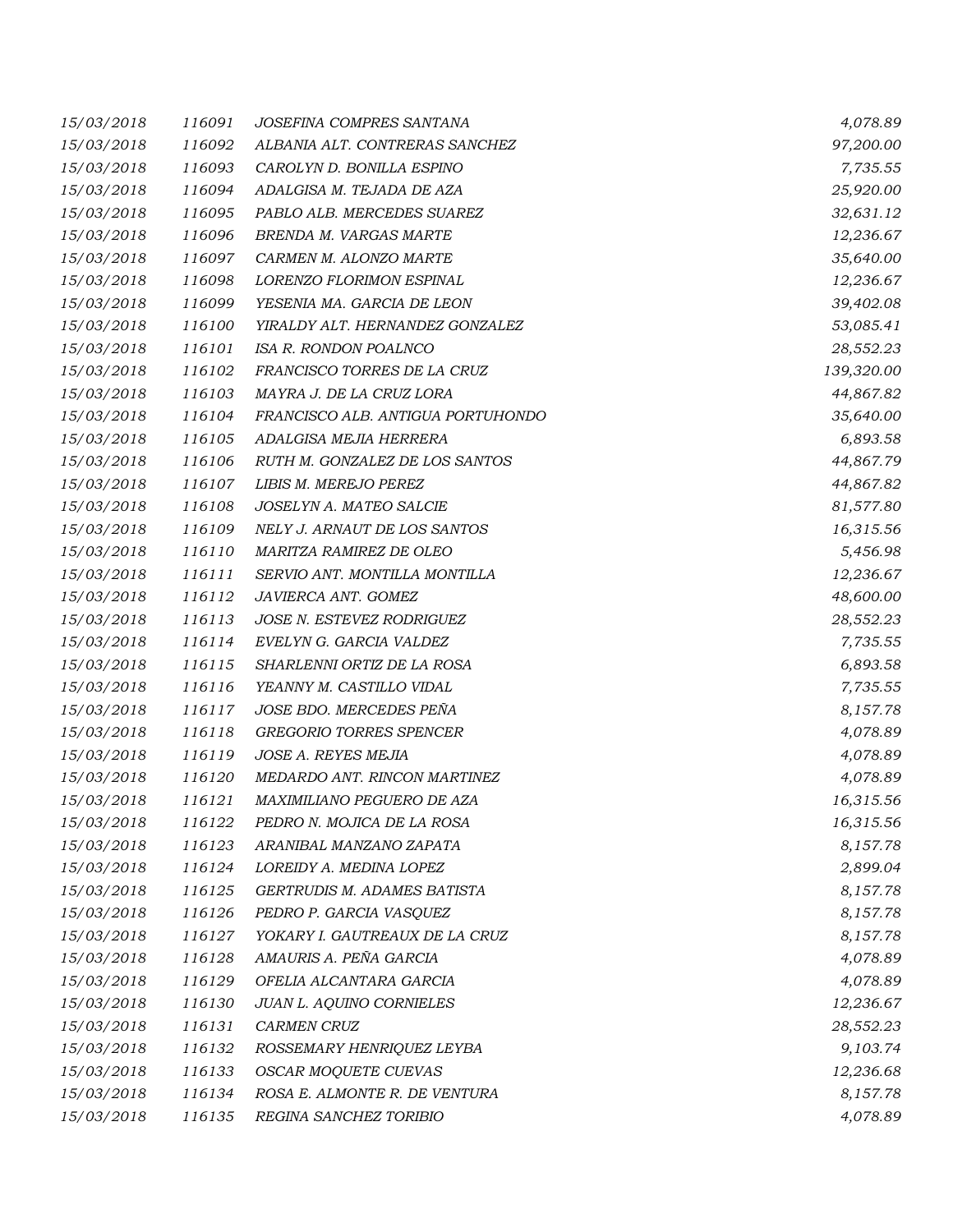| 20/03/2018 | 116136 | MARIANO GERMAN MEJIA                 | 296,917.13 |
|------------|--------|--------------------------------------|------------|
| 20/03/2018 | 116137 | FRANCISCO ANT. JEREZ MENA            | 289,531.64 |
| 20/03/2018 | 116138 | JOSE A. CRUCETA ALMANZAR             | 282,092.24 |
| 20/03/2018 | 116139 | EDGARDO HERNANDEZ MEJIA              | 237,211.06 |
| 20/03/2018 | 116140 | ROBERT C. PLACENCIA ALVAREZ          | 286,362.74 |
| 20/03/2018 | 116141 | SARA I. HENRIQUEZ MARIN              | 231,017.54 |
| 20/03/2018 | 116142 | ARIEL A. VOLQUEZ MATOS               | 7,031.29   |
| 20/03/2018 | 116143 | GLORIA A. QUERO CABRERA              | 8,667.32   |
| 20/03/2018 | 116144 | NORA A. SOSA MARTINEZ                | 7,363.48   |
| 20/03/2018 | 116145 | SONIA CORADIN                        | 6,018.18   |
| 20/03/2018 | 116146 | CARLOS FLORES DE JESUS               | 19,903.10  |
| 20/03/2018 | 116147 | LILIAN M. DIAZ GIL                   | 7,682.27   |
| 20/03/2018 | 116148 | LOURDES M. LORA MEJIA                | 24,152.04  |
| 20/03/2018 | 116149 | ROSA REYNOSO                         | 6,018.18   |
| 20/03/2018 | 116150 | SENOVIA ARIAS                        | 6,018.18   |
| 20/03/2018 | 116151 | RAMONA DIAZ                          | 6,018.18   |
| 20/03/2018 | 116152 | MARIA M. PIMENTEL FABIAN             | 6,018.18   |
| 20/03/2018 | 116153 | LUZ DEL C. MONTANO                   | 6,018.18   |
| 20/03/2018 | 116154 | ELIGIA DE LA CRUZ                    | 4,979.47   |
| 20/03/2018 | 116155 | OLGA M. ROSARIO V.                   | 3,063.04   |
| 20/03/2018 | 116156 | <b>IRIS RODRIGUEZ P.</b>             | 6,018.18   |
| 20/03/2018 | 116157 | CARMEN POLANCO                       | 6,018.18   |
| 20/03/2018 | 116158 | ANA FCA. FELIZ SANCHEZ               | 6,018.18   |
| 20/03/2018 | 116159 | ALTAGRACIA A. RODRIGUEZ VICTORIA     | 6,018.18   |
| 20/03/2018 | 116160 | MILTA ANT. RODRIGUEZ SANTOS          | 6,018.18   |
| 20/03/2018 | 116161 | OLGA E. DIAZ DIAZ                    | 6,018.18   |
| 20/03/2018 | 116162 | JOSEFA R. BLANCO                     | 6,018.18   |
| 20/03/2018 | 116163 | MARIA DEL R. CUELLO PARADIS          | 18,675.80  |
| 20/03/2018 | 116164 | MELBA FCA. HENRIQUEZ GUZMAN          | 6,018.18   |
| 20/03/2018 | 116165 | ESTHER M. AMOR PEÑA                  | 6,018.18   |
| 20/03/2018 | 116166 | FRANCIA C. MARTINEZ DRULLARD         | 21,441.25  |
| 20/03/2018 | 116167 | AMELIA DEL ORBE PEÑA                 | 3,054.30   |
| 20/03/2018 | 116168 | <b>BIENVENIDA BELLIARD</b>           | 36,119.77  |
| 20/03/2018 | 116169 | PACO PEREZ REYES                     | 6,018.18   |
| 20/03/2018 | 116170 | ROSA J. DE LOS SANTOS G.             | 6,018.18   |
| 20/03/2018 | 116171 | CARMEN L. PERALTA CASTELLANOS        | 6,018.18   |
| 20/03/2018 | 116172 | FIDIAS GONZALEZ VICIOSO              | 5,418.18   |
| 20/03/2018 | 116173 | ISABEL E. DE LOS SANTOS GOMEZ        | 6,018.18   |
| 20/03/2018 | 116174 | LUIS E. MOREL POUERIE                | 36,642.28  |
| 20/03/2018 | 116175 | YOLANDA E. DE WINDT DE GAUTREAU      | 12,993.40  |
| 20/03/2018 | 116176 | SENAIDA A. ALVAREZ PEREZ             | 6,018.18   |
| 20/03/2018 | 116177 | YDALIA PORTORREAL                    | 6,018.18   |
| 20/03/2018 | 116178 | MARTA N. MONTAS RAMIREZ              | 4,787.18   |
| 20/03/2018 | 116179 | HILDA CARRASCO PEREZ                 | 6,018.18   |
| 20/03/2018 | 116180 | LUZ M. DEL CARMEN RODRIGUEZ GAUTREAU | 6,018.18   |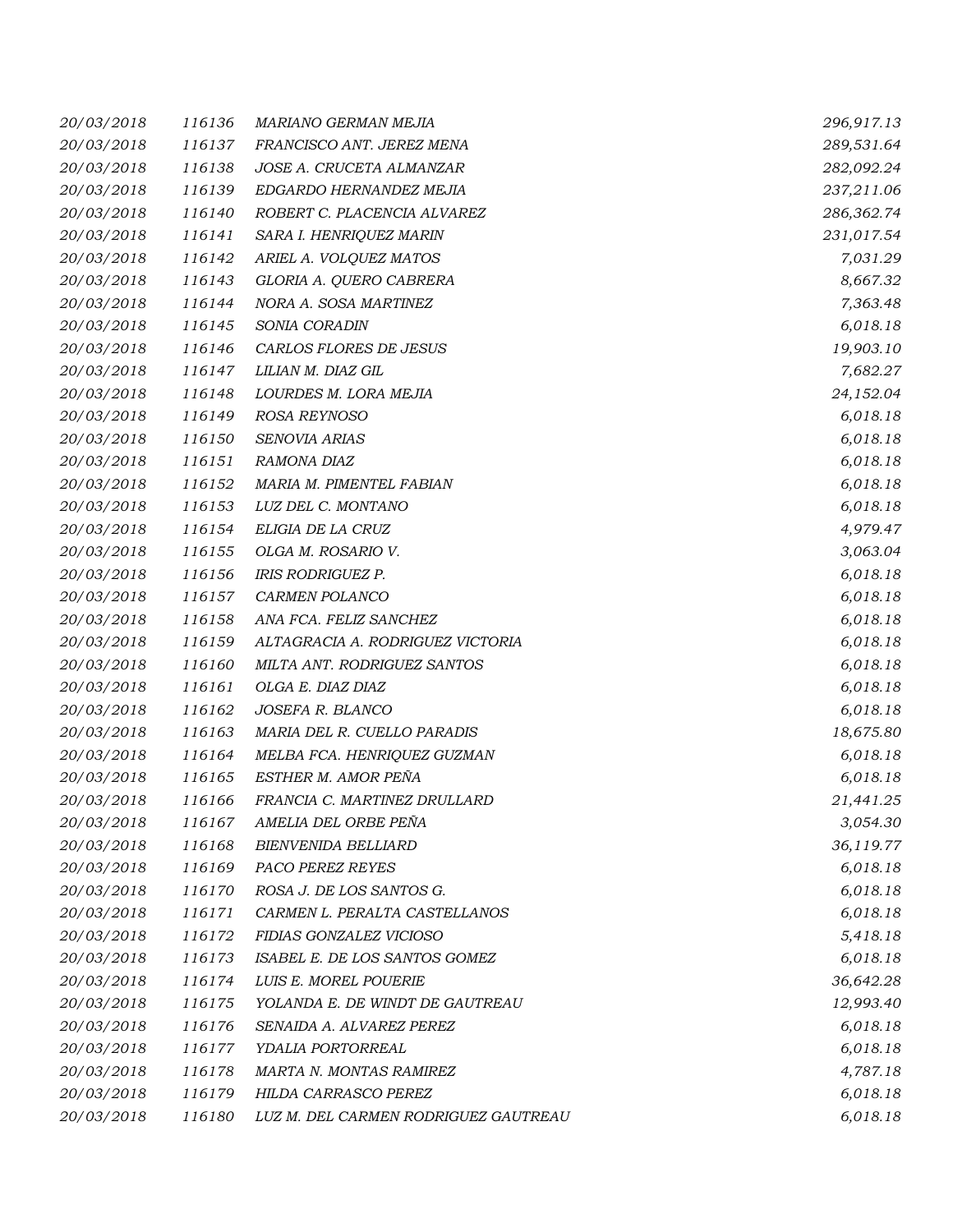| 20/03/2018 | 116181 | <b>CRISTINO RODRIGUEZ</b>       | 6,018.18  |
|------------|--------|---------------------------------|-----------|
| 20/03/2018 | 116182 | MAXIMO S. ROSARIO RODRIGUEZ     | 6,018.18  |
| 20/03/2018 | 116183 | RAFAEL CONTRERAS CONTRERAS      | 6,018.18  |
| 20/03/2018 | 116184 | VIRGINIA SUERO ESPINAL          | 3,853.36  |
| 20/03/2018 | 116185 | JOSEFA A. CUESTA DE MAÑON       | 6,929.81  |
| 20/03/2018 | 116186 | ANA M. BAUTISTA                 | 6,018.18  |
| 20/03/2018 | 116187 | MIRELLA DE LA ROSA DOMINGUEZ    | 6,018.18  |
| 20/03/2018 | 116188 | DORA H. STERLING VAZQUEZ        | 6,018.18  |
| 20/03/2018 | 116189 | JOSEFINA SUAZO ABREU            | 32,621.32 |
| 20/03/2018 | 116190 | ALTAGRACIA A. GIL NOBLE         | 6,018.18  |
| 20/03/2018 | 116191 | RAFAELA DE JS. PEÑA LORA        | 2,983.72  |
| 20/03/2018 | 116192 | <b>LEON FLORES</b>              | 32,440.83 |
| 20/03/2018 | 116193 | MARIA A. PAULINO MARTE          | 6,018.18  |
| 20/03/2018 | 116194 | CESAR A. VALLEJO NICOLAS        | 3,967.57  |
| 20/03/2018 | 116195 | LUCIA M. REYES PEREZ            | 17,301.77 |
| 20/03/2018 | 116196 | <b>MERCEDES HIRALDO</b>         | 6,018.18  |
| 20/03/2018 | 116197 | RAMONA FLORES DE MATOS          | 4,968.18  |
| 20/03/2018 | 116198 | ELOISA NUÑEZ DE GONZALEZ        | 11,519.20 |
| 20/03/2018 | 116199 | MIREYA CAPELLAN A.              | 6,018.18  |
| 20/03/2018 | 116200 | LUZ DEL C. SANCHEZ CALDERON     | 6,018.18  |
| 20/03/2018 | 116201 | <b>INES MDES. REYES CABRERA</b> | 5,518.18  |
| 20/03/2018 | 116202 | SILVESTRE COCO                  | 5,718.18  |
| 20/03/2018 | 116203 | ELISA VIVIECA                   | 6,018.18  |
| 20/03/2018 | 116204 | TERESA MORA DE LA ROSA          | 6,018.18  |
| 20/03/2018 | 116205 | PEDRO A. FERNANDEZ SALCEDO      | 37,938.19 |
| 20/03/2018 | 116206 | RAFAEL A. RODRIGUEZ GONZALEZ    | 27,900.61 |
| 20/03/2018 | 116207 | AFRICA E. SANTOS GUZMAN         | 6,018.18  |
| 20/03/2018 | 116208 | MILEDYS S. SOSA R.              | 27,533.27 |
| 20/03/2018 | 116209 | MARCIANA ALT. RAMIREZ CORONA    | 17,904.96 |
| 20/03/2018 | 116210 | DAYSI R. VASQUEZ CRUZ           | 6,018.18  |
| 20/03/2018 | 116211 | CARMEN DE LOS A. LUCIANO GARCIA | 4,278.10  |
| 20/03/2018 | 116212 | NEREYDA E. JAQUEZ LOZANO        | 6,018.18  |
| 20/03/2018 | 116213 | CARMEN L. SANTOS PIMENTEL       | 6,018.18  |
| 20/03/2018 | 116214 | AMERICA G. ESPINAL HUED         | 6,018.18  |
| 20/03/2018 | 116215 | RAMON ANT. CARABALLO ABREU      | 6,018.18  |
| 20/03/2018 | 116216 | CARLOS D. GARCIA GARCIA         | 6,018.18  |
| 20/03/2018 | 116217 | <b>DULCE M. ESTEVEZ</b>         | 6,018.18  |
| 20/03/2018 | 116218 | MARIA DE LA C. CANELA CANELA    | 4,033.83  |
| 20/03/2018 | 116219 | FRANCISCO J. NUÑEZ GOMEZ        | 37,742.61 |
| 20/03/2018 | 116220 | MARIA G. DALMASI LORA           | 6,018.18  |
| 20/03/2018 | 116221 | CARMEN L. EDUARDO ICIANO        | 6,018.18  |
| 20/03/2018 | 116222 | CARMEN Y. COSME GUTIERREZ       | 3,498.67  |
| 20/03/2018 | 116223 | FRANCISCA R. PEREZ PEÑA         | 6,018.18  |
| 20/03/2018 | 116224 | ADRIANO GONZALEZ PANTALEON      | 4,587.57  |
| 20/03/2018 | 116225 | ANA J. LOPEZ GERMOSEN           | 6,018.18  |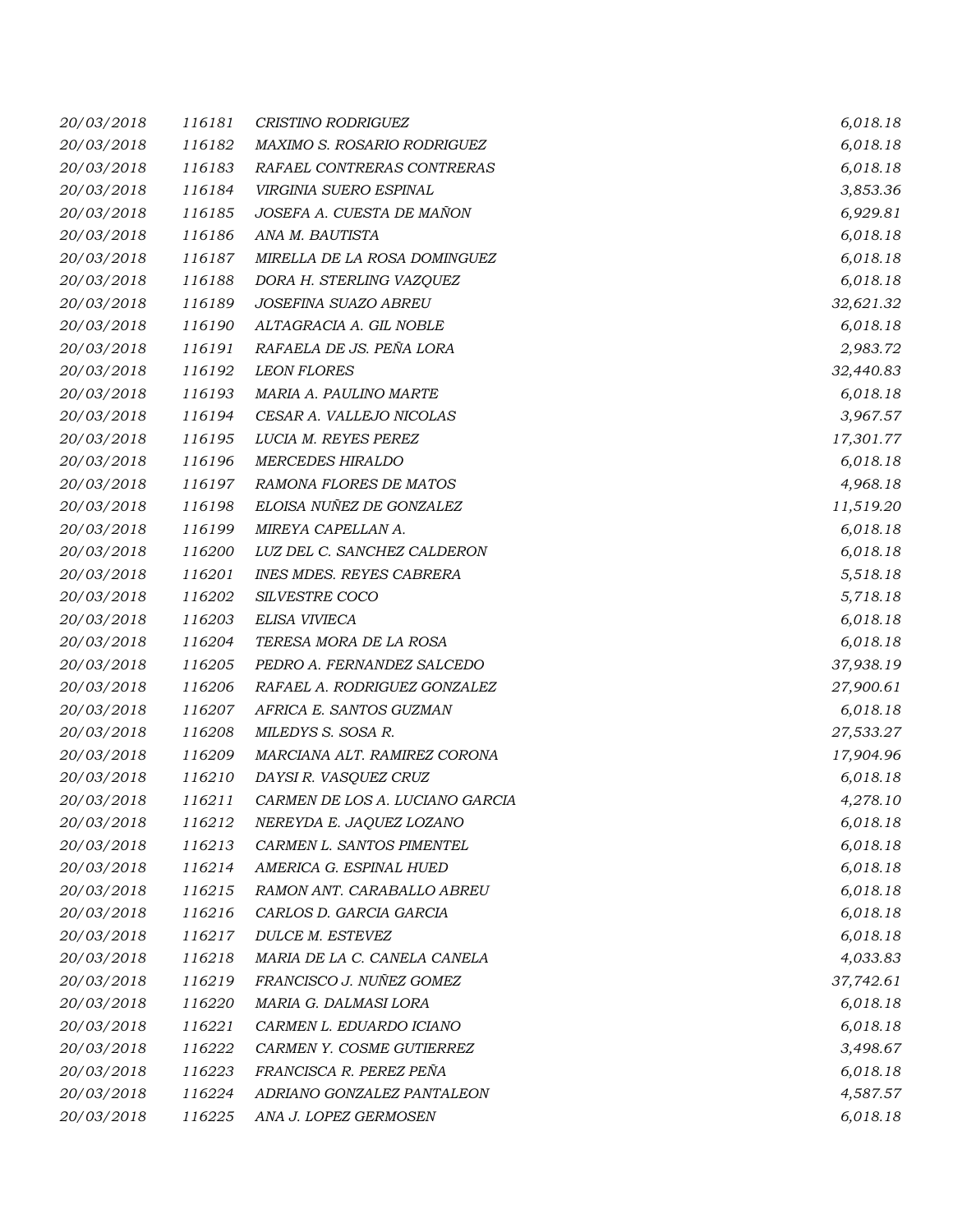| 20/03/2018 | 116226 | ROSAURA JULIA JIMENEZ DAJER DE LOPEZ | 26,372.75 |
|------------|--------|--------------------------------------|-----------|
| 20/03/2018 | 116227 | RAMONA DE JESUS ROSARIO              | 6,018.18  |
| 20/03/2018 | 116228 | MARIA A. CASTRO AGRAMONTE            | 6,018.18  |
| 20/03/2018 | 116229 | <b>AGUSTINA MARTE</b>                | 5,734.18  |
| 20/03/2018 | 116230 | EURIPIDES A. GARCIA GARCIA           | 36,436.81 |
| 20/03/2018 | 116231 | GENOVEVA I. ROSARIO                  | 6,018.18  |
| 20/03/2018 | 116232 | MARIA A. HONRADO BADIA               | 6,018.18  |
| 20/03/2018 | 116233 | MARIA ALT. RAMOS GARCIA              | 6,018.18  |
| 20/03/2018 | 116234 | JUAN ANT. SANCHEZ VILLA              | 3,763.09  |
| 20/03/2018 | 116235 | RAMONA JIMENEZ LIZARDO               | 6,018.18  |
| 20/03/2018 | 116236 | JOSEFA ALT. MEJIA MIESES             | 6,018.18  |
| 20/03/2018 | 116237 | ROSA PAREDES GARCIA                  | 6,018.18  |
| 20/03/2018 | 116238 | <b>GUARIONEX BRITO TAVERAS</b>       | 6,018.18  |
| 20/03/2018 | 116239 | PEDRO HERNANDEZ CRUCEY               | 6,018.18  |
| 20/03/2018 | 116240 | JUANA TRAVIESO VASQUEZ               | 6,018.18  |
| 20/03/2018 | 116241 | JUAN SEBASTIAN RODRIGUEZ             | 6,018.18  |
| 20/03/2018 | 116242 | AMELIA VALDEZ M.                     | 6,018.18  |
| 20/03/2018 | 116243 | VALENTIN SUAREZ G.                   | 6,018.18  |
| 20/03/2018 | 116244 | CAROLINA A. VICTORIA                 | 6,018.18  |
| 20/03/2018 | 116245 | FRANCISCA A. TEJADA                  | 6,018.18  |
| 20/03/2018 | 116246 | LOURDES M. NUÑEZ ROSARIO             | 6,018.18  |
| 20/03/2018 | 116247 | JOSE P. FLORES M.                    | 9,998.46  |
| 20/03/2018 | 116248 | GREGORIO ARIAS CARRASCO              | 21,709.26 |
| 20/03/2018 | 116249 | DAVID A. FELIZ FELIZ                 | 6,018.18  |
| 20/03/2018 | 116250 | MERCEDES SEGURA CUEVAS               | 3,225.82  |
| 20/03/2018 | 116251 | NERY MEDINA DIAZ                     | 3,618.18  |
| 20/03/2018 | 116252 | MIGUELINA PEÑA MENDEZ                | 2,959.62  |
| 20/03/2018 | 116253 | DOMINGO GUZMAN MORETA FELIZ          | 3,009.09  |
| 20/03/2018 | 116254 | RICHARDIN DE J. DOTEL                | 7,490.44  |
| 20/03/2018 | 116255 | EUDES M. ENCARNACION FELIZ           | 6,018.18  |
| 20/03/2018 | 116256 | NEREIDA FLORIAN SANTANA              | 6,018.18  |
| 20/03/2018 | 116257 | SERGIO OLIVERO FELIZ                 | 5,251.68  |
| 20/03/2018 | 116258 | ROSAURA FERRERAS FERRERAS            | 6,018.18  |
| 20/03/2018 | 116259 | NURIS M. NOVAS MATOS                 | 3,356.15  |
| 20/03/2018 | 116260 | MIGUEL MEDINA PEREZ                  | 12,252.15 |
| 20/03/2018 | 116261 | LIVIO G. RIVAS                       | 6,018.18  |
| 20/03/2018 | 116262 | BIENVENIDA VELOZ                     | 6,018.18  |
| 20/03/2018 | 116263 | EUGENIA PEREZ SANTANA                | 5,592.46  |
| 20/03/2018 | 116264 | PEDRO REYES MEDINA                   | 5,718.18  |
| 20/03/2018 | 116265 | FELICIA CUEVAS CARVAJAL              | 3,696.13  |
| 20/03/2018 | 116266 | <b>JUSTO FERRERAS PEREZ</b>          | 6,018.18  |
| 20/03/2018 | 116267 | VICTOR R. CONCEPCION ROMERO          | 6,018.18  |
| 20/03/2018 | 116268 | ADELFA A. HERRERA TERRERO            | 6,018.18  |
| 20/03/2018 | 116269 | SENEO MONTERO MONTAS                 | 3,753.86  |
| 20/03/2018 | 116270 | XIOMARA A. MONTERO JIMENEZ           | 5,534.11  |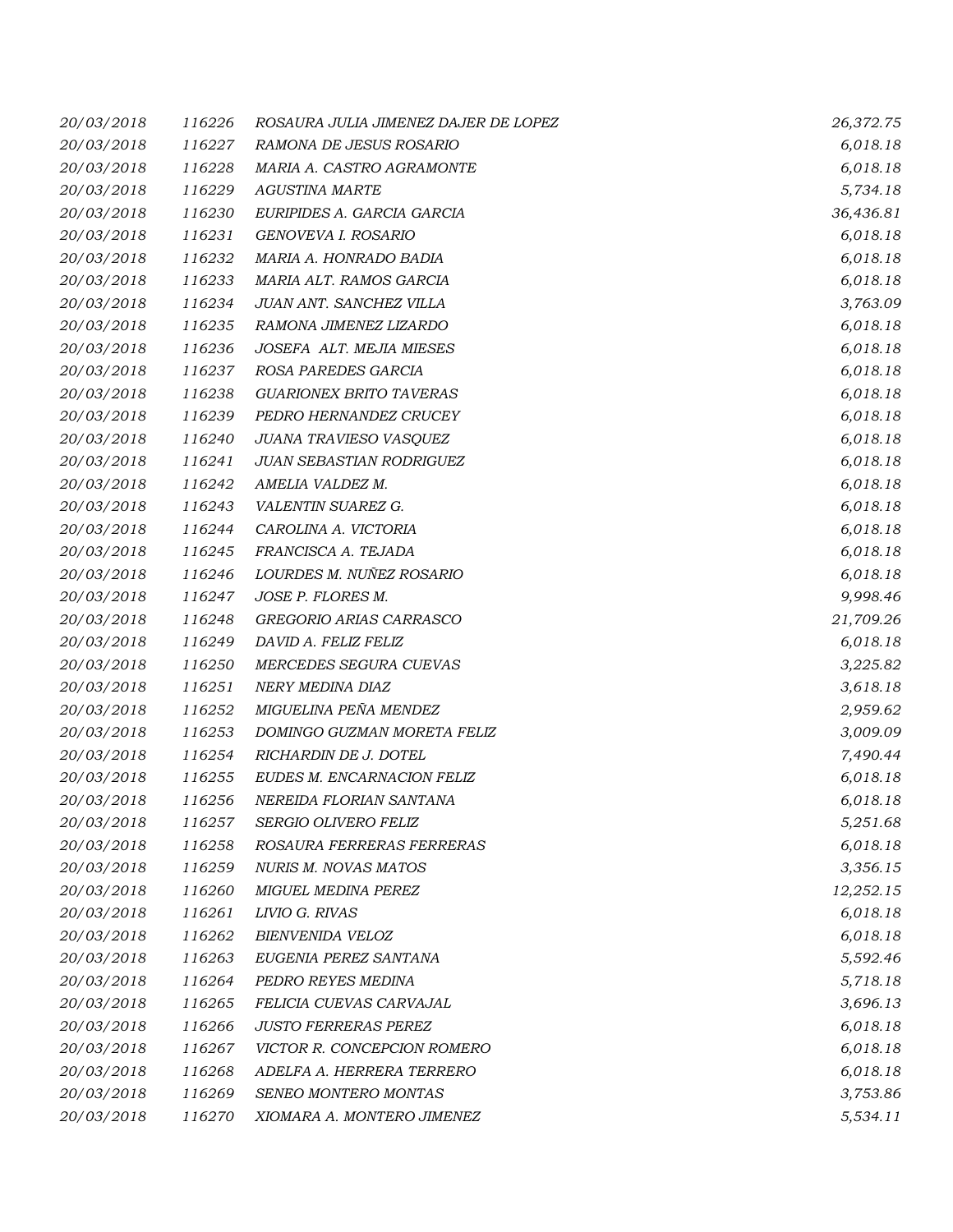| 20/03/2018 | 116271 | RAMON A. MORETA                         | 5,618.18  |
|------------|--------|-----------------------------------------|-----------|
| 20/03/2018 | 116272 | SIMONA FAMILIA ZABALA                   | 4,377.98  |
| 20/03/2018 | 116273 | VENECIA RUIZ MATEO                      | 5,518.18  |
| 20/03/2018 | 116274 | AUGUSTO E. OVIEDO PEÑA                  | 7,123.54  |
| 20/03/2018 | 116275 | ANERTA ALT. RODRIGUEZ                   | 32,683.32 |
| 20/03/2018 | 116276 | RAMON A. GUTIERREZ GARCIA               | 6,018.18  |
| 20/03/2018 | 116277 | JUAN DE LA C. TEJEDA ACOSTA             | 10,020.54 |
| 20/03/2018 | 116278 | JUANA LUCIA A. SANCHEZ G.               | 6,018.18  |
| 20/03/2018 | 116279 | ANTHIA M. REYES JIMENEZ                 | 5,618.18  |
| 20/03/2018 | 116280 | MANUEL E. SOSA CRUZ                     | 5,518.18  |
| 20/03/2018 | 116281 | DANIEL MEDINA BELLIARD                  | 6,018.18  |
| 20/03/2018 | 116282 | LUCILA NUÑEZ CASTRO                     | 6,018.18  |
| 20/03/2018 | 116283 | ANA M. BAEZ ROSARIO                     | 6,018.18  |
| 20/03/2018 | 116284 | RAMONA REYES CARRASCO                   | 6,018.18  |
| 20/03/2018 | 116285 | ELBA H. VARGAS FRIAS                    | 6,018.18  |
| 20/03/2018 | 116286 | EVARISTO JIMENEZ FIGUEREO               | 10,720.63 |
| 20/03/2018 | 116287 | GUARINA E. MERCEDES HERNANDEZ FERDINARD | 6,018.18  |
| 20/03/2018 | 116288 | LUIS J. BOURGET FROMETA                 | 38,387.50 |
| 20/03/2018 | 116289 | RUTH MONTALVO FRANCISCO                 | 29,497.03 |
| 20/03/2018 | 116290 | ROSARIO N. ARIAS GERMAN                 | 6,018.18  |
| 20/03/2018 | 116291 | ELIDA E. SANCHEZ NINA                   | 16,855.44 |
| 20/03/2018 | 116292 | ENEIDA DOMINGUEZ                        | 6,018.18  |
| 20/03/2018 | 116293 | JOSEFINA GURIDIS POZO                   | 6,018.18  |
| 20/03/2018 | 116294 | ALTAGRACIA M. PLACENCIO FORTUNA         | 6,018.18  |
| 20/03/2018 | 116295 | ARGENTINA ORTIZ PERDOMO                 | 3,606.79  |
| 20/03/2018 | 116296 | CARMELA MATOS TEJEDA                    | 6,018.18  |
| 20/03/2018 | 116297 | MARIA SEVERINO DE LEON                  | 6,018.18  |
| 20/03/2018 | 116298 | JULIANA PINEDA                          | 6,018.18  |
| 20/03/2018 | 116299 | MARITZA MEJIA DUVERGE                   | 5,518.18  |
| 20/03/2018 | 116300 | <b>JOSEFA REYES APONTE</b>              | 6,018.18  |
| 20/03/2018 | 116301 | CARMEN MA. MORALES MORALES              | 5,518.18  |
| 20/03/2018 | 116302 | JULIA ARRIAGA PONTIER                   | 6,018.18  |
| 20/03/2018 | 116303 | HILDA L. LAMARCHE UBIERA                | 3,159.48  |
| 20/03/2018 | 116304 | EDELMIRA RAMIREZ DE ESPINAL             | 6,018.18  |
| 20/03/2018 | 116305 | LUCINDA ESPINAL                         | 5,834.18  |
| 20/03/2018 | 116306 | CARMEN A. CASADO MARTINEZ               | 6,018.18  |
| 20/03/2018 | 116307 | <b>MELANIA BELEN</b>                    | 3,603.71  |
| 20/03/2018 | 116308 | JUANA JIMENEZ E.                        | 6,018.18  |
| 20/03/2018 | 116309 | JOSEFA A. CUESTA DE MANON               | 6,929.81  |
| 20/03/2018 | 116310 | MARIA A. PAULINO MARTE                  | 6,018.18  |
| 20/03/2018 | 116311 | CESAR A. VALLEJO NICOLAS                | 3,967.57  |
| 20/03/2018 | 116312 | LUCIA M. REYES PEREZ                    | 17,301.77 |
| 20/03/2018 | 116313 | <b>MERCEDES HIRALDO</b>                 | 6,018.18  |
| 20/03/2018 | 116314 | RAMONA FLORES DE MATOS                  | 4,968.18  |
| 20/03/2018 | 116315 | ELOISA NUNEZ DE GONZALEZ                | 11,519.20 |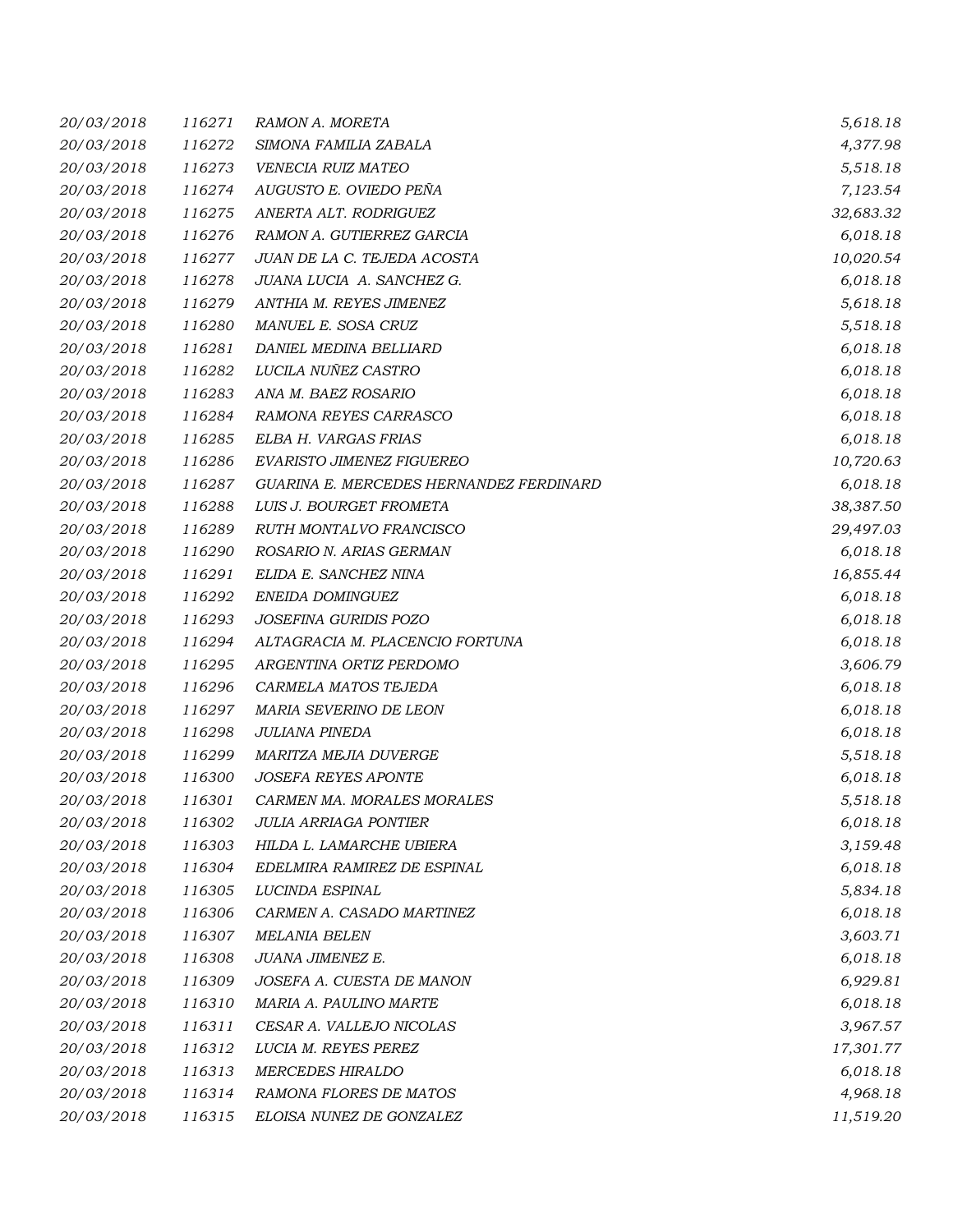| 20/03/2018 | 116316 | <b>FELIX R. CUEVAS RUFINO</b>            | 1,003.03   |
|------------|--------|------------------------------------------|------------|
| 20/03/2018 | 116317 | <b>JULIO H. HERRERA MATOS</b>            | 1,103.33   |
| 20/03/2018 | 116318 | MANUEL A. LEMONIER JIMENEZ               | 495.88     |
| 20/03/2018 | 116319 | <b>INES JOSE G.</b>                      | 922.18     |
| 21/03/2018 | 116320 | 2DO. TTE. JOSE M. JOAQUIN BENCOSME       | 3,177.78   |
| 21/03/2018 | 116321 | CONSEJO DEL PODER JUDICIAL               | 13,044.00  |
| 21/03/2018 | 116322 | CONSEJO DEL PODER JUDICIAL               | 3,675.60   |
| 21/03/2018 | 116323 | <b>INSTITUTO DE AUXILIOS Y VIVIENDAS</b> | 175.00     |
| 21/03/2018 | 116324 | FONDO DE PENSIONES Y JUBILACIONES        | 95,868.49  |
| 21/03/2018 | 116325 | COOPNASEJU                               | 154,112.58 |
| 21/03/2018 | 116326 | CONSEJO DEL PODER JUDICIAL               | 1,050.00   |
| 21/03/2018 | 116327 | COOPNASEJU                               | 63,502.00  |
| 21/03/2018 | 116328 | CONSEJO DEL PODER JUDICIAL               | 78,758.95  |
| 23/03/2018 | 116329 | ROSA M. SURIEL ABREU                     | 5,341.93   |
| 23/03/2018 | 116330 | FLORINDA M. LAJARA HERNANDEZ             | 19,453.00  |
| 23/03/2018 | 116331 | YENNY J. RODRIGUEZ LORENZO               | 4,049.24   |
| 23/03/2018 | 116332 | ROXY C. MORLA DIAZ                       | 1,135.33   |
| 23/03/2018 | 116333 | KATHERINE DEL C. MATEO HERNANDEZ         | 943.00     |
| 23/03/2018 | 116334 | CRISPATRI SANTANA JIMENEZ                | 1,025.00   |
| 23/03/2018 | 116335 | LISBETH ORTIZ PAULINO                    | 21,740.33  |
| 23/03/2018 | 116336 | <b>GENESIS MARTINEZ SARITA</b>           | 7,554.33   |
| 23/03/2018 | 116337 | COOPNASEJU                               | 45,630.50  |
| 23/03/2018 | 116338 | CONSEJO DEL PODER JUDICIAL               | 943.00     |
| 23/03/2018 | 116339 | CARLA R. MENDEZ ESPINAL                  | 7,554.33   |
| 26/03/2018 | 116340 | YUDEIRYS M. SANCHEZ BAEZ                 | 28,093.02  |
| 26/03/2018 | 116341 | KATHERINE RODRIGUEZ CONTRERAS            | 24,507.49  |
| 26/03/2018 | 116342 | SUSANA CABRERA VALDEZ                    | 21,569.60  |
| 26/03/2018 | 116343 | RICARDO ARIAS LARA                       | 13,688.40  |
| 26/03/2018 | 116344 | HUMBERTO ML. MARTY GALVEZ                | 13,688.40  |
| 26/03/2018 | 116345 | BERTHA HERASME NOVAS                     | 19,860.51  |
| 26/03/2018 | 116346 | KHIARA H. HENRIQUEZ HERNANDEZ            | 60,340.73  |
| 26/03/2018 | 116347 | ALEXIS R. GOMEZ MEJIA                    | 22,760.60  |
| 26/03/2018 | 116348 | JENNIFFER J. PAULINO GARCIA              | 22,760.60  |
| 26/03/2018 | 116349 | EDUARD O. MEJIA DOMINICI                 | 13,110.56  |
| 26/03/2018 | 116350 | YOEL DE J. HOLGUIN PERALTA               | 13,110.56  |
| 26/03/2018 | 116351 | <b>MARLENE NUÑEZ RIJO</b>                | 51,673.66  |
| 26/03/2018 | 116352 | NINOSKA M. SUSANA VILLAR                 | 51,673.66  |
| 26/03/2018 | 116353 | HANSEL Y. GONZALEZ SANCHEZ               | 51,673.66  |
| 26/03/2018 | 116354 | LARISSA DE L. MERCADO                    | 25,670.84  |
| 26/03/2018 | 116355 | CHARYNEL CASTILLO DE OLEO                | 14,424.11  |
| 26/03/2018 | 116356 | NATHALIE GOMEZ PEGUERO                   | 25,048.00  |
| 26/03/2018 | 116357 | JASON M. PRENSA MOTA                     | 15,916.00  |
| 26/03/2018 | 116358 | JORGE D. MARTINEZ RIVAS                  | 22,196.00  |
| 26/03/2018 | 116359 | RAMON ALB. DALMASI MOREL                 | 23,628.00  |
| 26/03/2018 | 116360 | SAUL A. PERDOMO MENDEZ                   | 22,196.00  |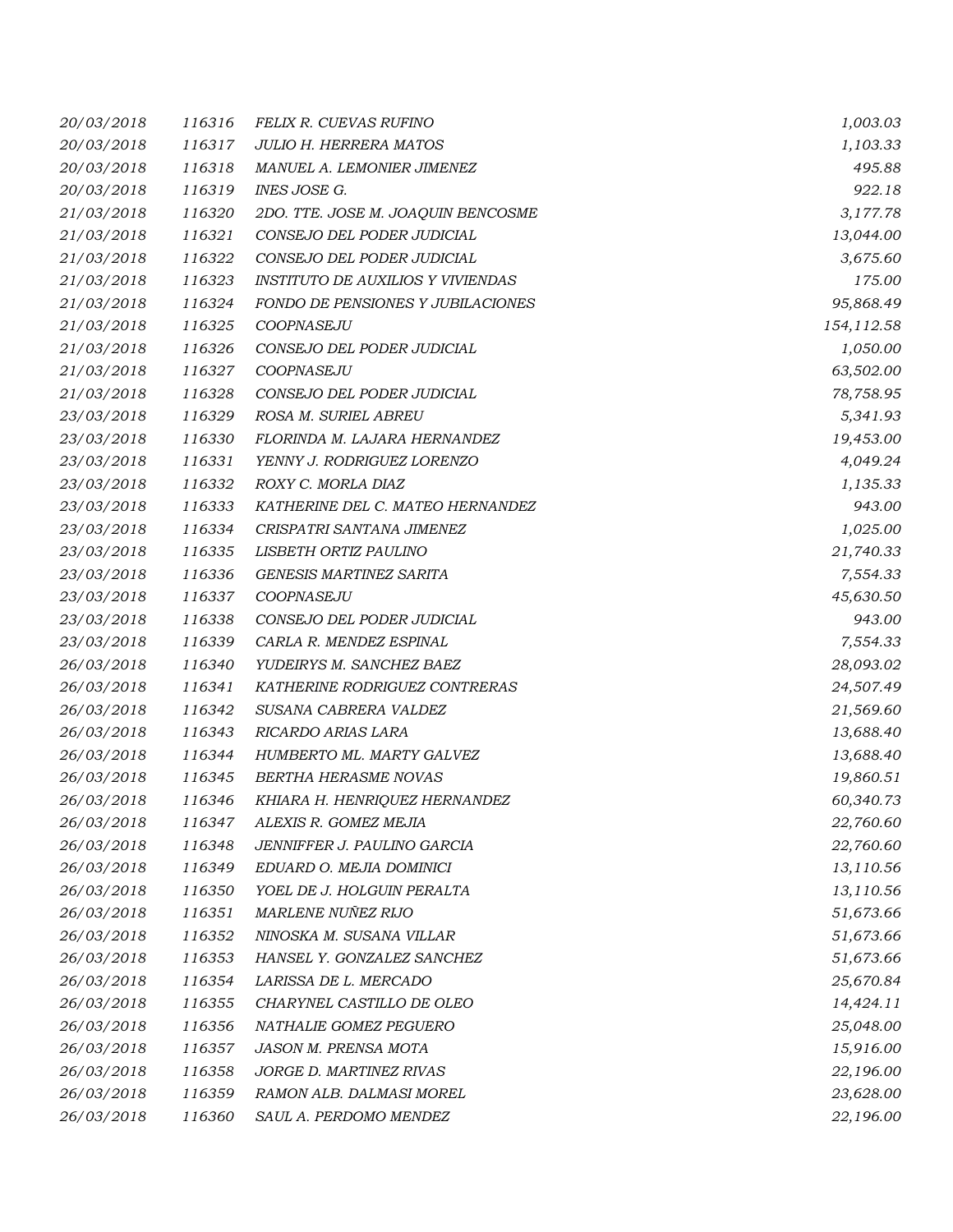| 26/03/2018 | 116361 | LORENS GONZALEZ CONTRERAS                | 23,628.00     |
|------------|--------|------------------------------------------|---------------|
| 26/03/2018 | 116362 | TERMA PEREZ MATEO                        | 10,912.03     |
| 26/03/2018 | 116363 | <b>GENESIS MARTINEZ SARITA</b>           | 19,652.77     |
| 26/03/2018 | 116364 | LAURA LIZ LUCIANO                        | 56,202.75     |
| 26/03/2018 | 116365 | KEIDERLING DE JS. ESTEVEZ ESTEVEZ        | 16,722.04     |
| 26/03/2018 | 116366 | LEMUEL GENAO CAMILO                      | 16,556.60     |
| 26/03/2018 | 116367 | HAROLD S. DE LA CRUZ SURIEL              | 10,912.03     |
| 26/03/2018 | 116368 | ROMEL M. ORTEGA PICHARDO                 | 9,917.75      |
| 26/03/2018 | 116369 | YOMAIRY SERRA BRAZOBAN                   | 17,292.00     |
| 26/03/2018 | 116370 | ANTONIA TERRERO SANCHEZ                  | 17,540.55     |
| 26/03/2018 | 116371 | <b>MARIOLY RAMIREZ RAMIREZ</b>           | 12,979.53     |
| 26/03/2018 | 116372 | NIURKA C. MESA DE LOS SANTOS             | 12,918.80     |
| 26/03/2018 | 116373 | RANCEL E. MELO SOTO                      | 12,947.57     |
| 26/03/2018 | 116374 | SUJEIDY A. GIL                           | 13,688.40     |
| 26/03/2018 | 116375 | YOKAIDYS DE LOS SANTOS MERCEDES          | 45,546.20     |
| 26/03/2018 | 116376 | MIGUEL I. DE LOS SANTOS MENDEZ           | 25,798.68     |
| 26/03/2018 | 116377 | MAITE D. FELIZ VILLAR                    | 12,604.00     |
| 26/03/2018 | 116378 | VERONICA E. REYES CASTILLO               | 14,751.80     |
| 26/03/2018 | 116379 | <b>INSTITUTO DE AUXILIOS Y VIVIENDAS</b> | 625.00        |
| 26/03/2018 | 116380 | FONDO DE PENSIONES Y JUBILACIONES        | 24,536.57     |
| 26/03/2018 | 116381 | CONSEJO DEL PODER JUDICIAL               | 12,268.29     |
| 26/03/2018 | 116382 | RASO MELVIN FERNANDEZ MARTE              | 3,066.67      |
| 26/03/2018 | 116383 | RASO ROLANDO REYES REYES                 | 3,066.67      |
| 26/03/2018 | 116384 | KATHERINE RODRIGUEZ CONTRERAS            | 24,507.49     |
| 26/03/2018 | 116385 | SUSANA CABRERA VALDEZ                    | 21,569.60     |
| 26/03/2018 | 116386 | JOSE A. CRUCETA ALMANZAR                 | 303,939.07    |
| 27/03/2018 | 116387 | COLECTOR DE IMPUESTOS INTERNOS           | 8,042.06      |
| 27/03/2018 | 116388 | LEIDY M. MOREL SANCHEZ                   | 9,825.00      |
| 27/03/2018 | 116389 | GISSELL MDES. CASTILLO MERCEDES          | 9,825.00      |
| 27/03/2018 | 116390 | KARIELYS DEL ROSARIO DEL ROSARIO         | 10,742.00     |
| 27/03/2018 | 116391 | ANTONIA MEDINA JIMENEZ                   | 5,296.38      |
| 27/03/2018 | 116392 | PETRONILA ORTIZ ANDUJAR                  | 12,420.67     |
| 27/03/2018 | 116393 | <b>JESSICA CRUZ JIMENEZ</b>              | 5,980.03      |
| 27/03/2018 | 116394 | ROHAINA RAMOS PENA                       | 17,635.67     |
| 27/03/2018 | 116395 | COOPNASEJU                               | 27,701.58     |
| 27/03/2018 | 116396 | CONSEJO DEL PODER JUDICIAL               | 3,023.04      |
| 27/03/2018 | 116397 | CONSEJO DEL PODER JUDICIAL               | 1,750.00      |
| 27/03/2018 | 116398 | FONDO DE PENSIONES Y JUBILACIONES        | 24,114,969.71 |
| 27/03/2018 | 116399 | FONDO DE PENSIONES Y JUBILACIONES        | 11,965,909.78 |
| 27/03/2018 | 116400 | INSTITUTO NACIONAL DE LA VIVIENDA        | 366.95        |
| 27/03/2018 | 116401 | DOMINGA REYNOSO MOLINA                   | 2,000.00      |
| 27/03/2018 | 116402 | EMMACULADA N. DEL ORBE PEREZ             | 4,000.00      |
| 27/03/2018 | 116403 | YAHAIRA ALT. RAMOS QUEZADA               | 3,000.00      |
| 27/03/2018 | 116404 | YANIA MARMOL PUELLO                      | 2,000.00      |
| 27/03/2018 | 116405 | JOHANNA MARTINEZ BATISTA                 | 2,000.00      |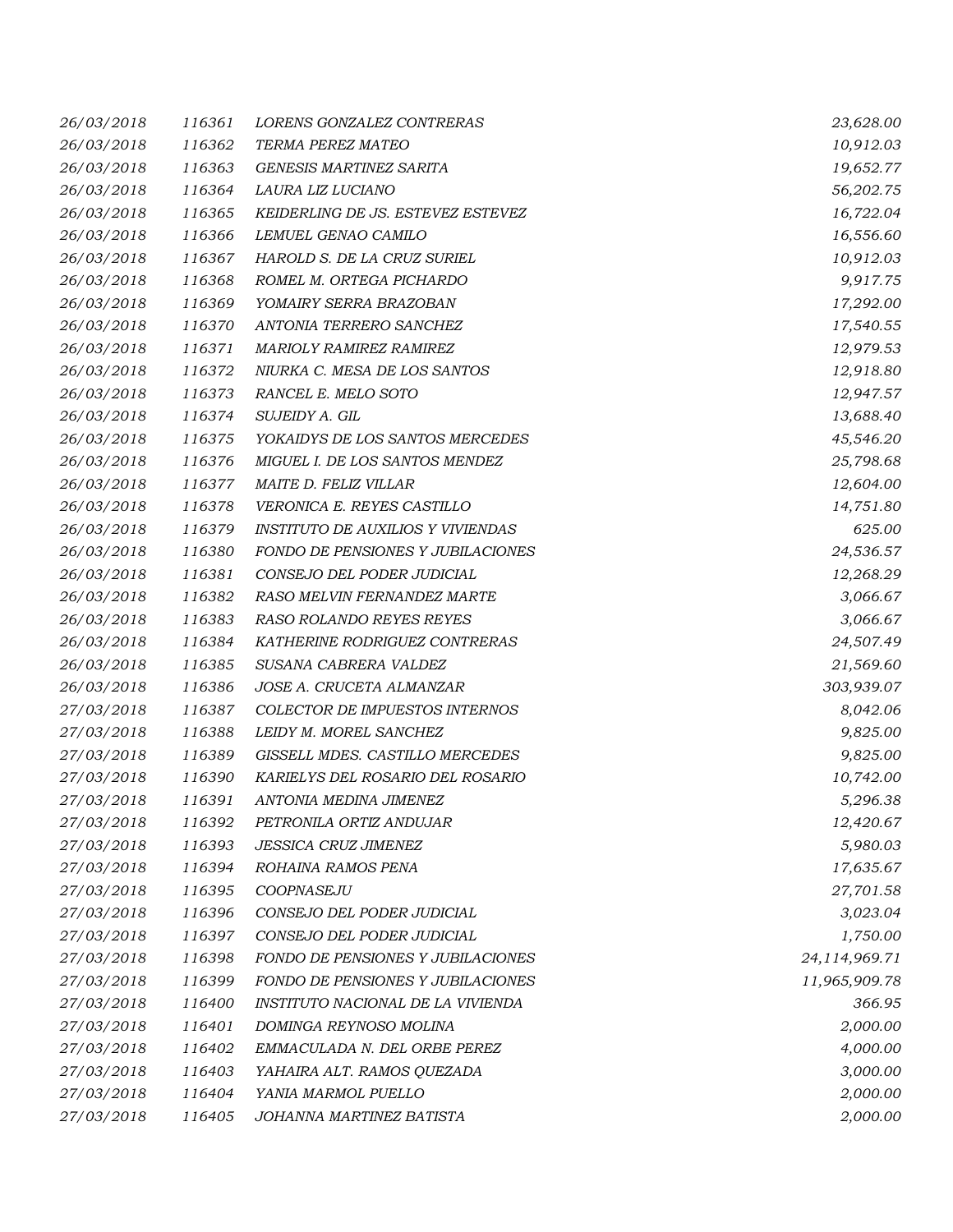| 27/03/2018 | 116406 | JOSEFINA MERCEDES REYES ESPINAL          | 3,000.00     |
|------------|--------|------------------------------------------|--------------|
| 27/03/2018 | 116407 | INSTITUTO DE AUXILIOS Y VIVIENDA         | 1,873.69     |
| 27/03/2018 | 116408 | FUNDACION DE CREDITO EDUCATIVO           | 553,278.00   |
| 27/03/2018 | 116409 | CONSEJO DEL PODER JUDICIAL               | 9,380.78     |
| 27/03/2018 | 116410 | CONSEJO DEL PODER JUDICIAL               | 1,562,498.35 |
| 27/03/2018 | 116411 | CONSEJO DEL PODER JUDICIAL               | 19,114.02    |
| 27/03/2018 | 116412 | CONSEJO DEL PODER JUDICIAL               | 5,000.00     |
| 27/03/2018 | 116413 | CONSEJO DEL PODER JUDICIAL               | 7,184.84     |
| 27/03/2018 | 116414 | CONSEJO DEL PODER JUDICIAL               | 2,500.00     |
| 27/03/2018 | 116415 | CARLOS ML. MENDEZ L.                     | 10,000.00    |
| 27/03/2018 | 116416 | CONSEJO DEL PODER JUDICIAL               | 1,590.00     |
| 27/03/2018 | 116417 | AURA MARIA YBELICE MERCEDES              | 2,000.00     |
| 27/03/2018 | 116418 | LISSET MARIBEL HERNANDEZ PENA            | 6,000.00     |
| 27/03/2018 | 116419 | NURYS LANDA VALDEZ SANCHEZ               | 2,500.00     |
| 27/03/2018 | 116420 | CONSEJO DEL PODER JUDICIAL               | 1,735.42     |
| 27/03/2018 | 116421 | CONSEJO DEL PODER JUDICIAL               | 21,649.50    |
| 27/03/2018 | 116422 | CONSEJO DEL PODER JUDICIAL               | 1,000.00     |
| 27/03/2018 | 116423 | DULCE MARIA AQUINO GONZALEZ              | 3,600.00     |
| 27/03/2018 | 116424 | NAZARET ALMONTE SUAREZ                   | 7,500.00     |
| 27/03/2018 | 116425 | <b>INSTITUTO DE AUXILIOS Y VIVIENDAS</b> | 165,175.00   |
| 27/03/2018 | 116426 | FAVIANA L. MATOS MATOS                   | 2,000.00     |
| 27/03/2018 | 116427 | <b>WENDY VALERIO DE PARKER</b>           | 1,800.00     |
| 27/03/2018 | 116428 | LAURIDISY SANCHEZ ORTIZ                  | 10,000.00    |
| 27/03/2018 | 116429 | CONSEJO DEL PODER JUDICIAL               | 8,372.81     |
| 27/03/2018 | 116430 | NOHEMI E. FELIZ URBAEZ                   | 6,500.00     |
| 27/03/2018 | 116431 | ANGELITA ROSARIO MONTES DE OCA           | 4,000.00     |
| 27/03/2018 | 116432 | CONSEJO DEL PODER JUDICIAL               | 8,629.75     |
| 27/03/2018 | 116433 | JULIA N. PIANTINI                        | 5,000.00     |
| 27/03/2018 | 116434 | CONSEJO DEL PODER JUDICIAL               | 4,000.00     |
| 27/03/2018 | 116435 | CONSEJO DEL PODER JUDICIAL               | 5,706.65     |
| 27/03/2018 | 116436 | ESCUELA NACIONAL DE LA JUDICATURA        | 8,603.33     |
| 27/03/2018 | 116437 | CONSEJO DEL PODER JUDICIAL               | 1,273.83     |
| 27/03/2018 | 116438 | CONSEJO DEL PODER JUDICIAL               | 5,580.00     |
| 27/03/2018 | 116439 | CONSEJO DEL PODER JUDICIAL               | 5,203.51     |
| 28/03/2018 | 116440 | COLECTOR DE IMPUESTOS INTERNOS           | 888.09       |
| 28/03/2018 | 116441 | CARMEN M. DE LA CRUZ TOLEDO              | 43,035.84    |
| 28/03/2018 | 116442 | KEMELIN MARÍA CUEVAS                     | 11,280.41    |
| 28/03/2018 | 116443 | PATRICIA REYNOSO CASTRO                  | 11,907.10    |
| 28/03/2018 | 116444 | ALAN R. ENCARNACION RAMON                | 27,191.62    |
| 28/03/2018 | 116445 | ORLANDO J. BELTRE SERRANO                | 27,191.62    |
| 28/03/2018 | 116446 | DIOMARIS MORENO VALDEZ                   | 26,788.80    |
| 28/03/2018 | 116447 | CANDIDA OLIVO                            | 81,577.83    |
| 28/03/2018 | 116448 | JUAN ANT. REYES UREÑA                    | 61,183.38    |
| 28/03/2018 | 116449 | NELSON B. DE LA ROSA PAULINO             | 65,262.28    |
| 28/03/2018 | 116450 | BADIA A. WEHBE GUZMAN                    | 85,656.73    |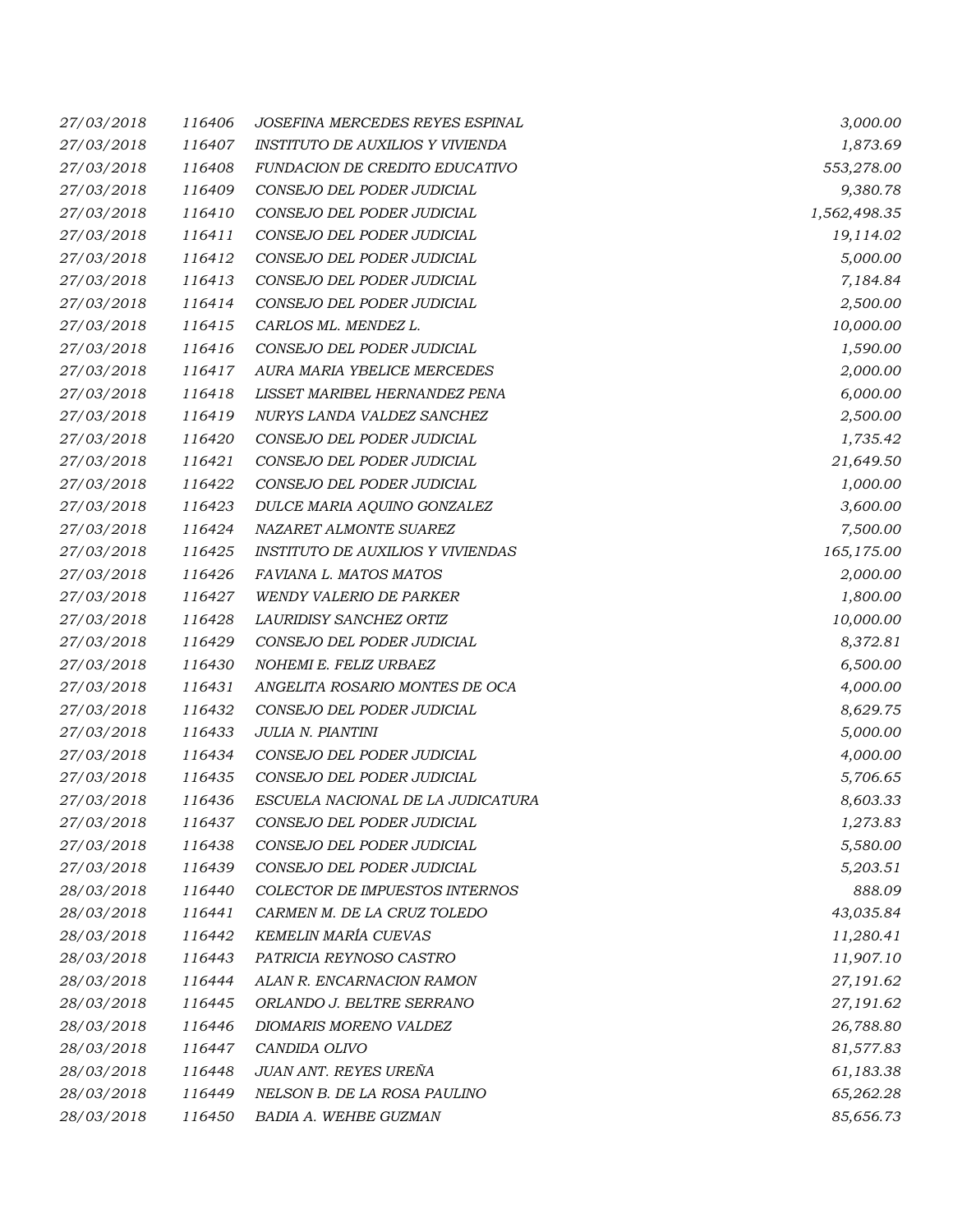| 28/03/2018 | 116451 | FRANCIA Y. CLASE CLASE           | 73,420.06  |
|------------|--------|----------------------------------|------------|
| 28/03/2018 | 116452 | LIDIA A. PUIG FRANCISCO          | 77,498.91  |
| 28/03/2018 | 116453 | BRACILIA DEL C. CORTES RAPOSO    | 8,157.78   |
| 28/03/2018 | 116454 | BERTA G. DE LOS M. GOMEZ GIL     | 16,315.56  |
| 28/03/2018 | 116455 | SARA CONTRERAS TORIBIO           | 19,427.36  |
| 28/03/2018 | 116456 | MAIRENY VEGA CRUZ                | 4,994.38   |
| 28/03/2018 | 116457 | ILCANIA Y. CABRERA CABRERA       | 6,329.08   |
| 28/03/2018 | 116458 | SENIA MONTERO ALVAREZ            | 32,631.12  |
| 28/03/2018 | 116459 | LUIS N. GOMEZ GIL                | 36,710.03  |
| 28/03/2018 | 116460 | ROSA MA. PAREDES CALCAÑO         | 32,631.12  |
| 28/03/2018 | 116461 | ELIZABETH MARTE LIRIO            | 51,840.00  |
| 28/03/2018 | 116462 | ANA R. DE LEON GUZMAN            | 51,840.00  |
| 28/03/2018 | 116463 | <b>IDALY ROSARIO PAULINO</b>     | 17,580.78  |
| 28/03/2018 | 116464 | LORENZO A. VARGAS CRUZ           | 51,840.00  |
| 28/03/2018 | 116465 | CESAR E. CABRAL ORTIZ            | 12,236.67  |
| 28/03/2018 | 116466 | MODESTO R. CAMACHO SANTANA       | 114,208.96 |
| 28/03/2018 | 116467 | ROSA M. ALMONTE FRANCISCO        | 51,840.00  |
| 28/03/2018 | 116468 | HILARIA ALT. PERALTA JIMENEZ     | 51,840.00  |
| 28/03/2018 | 116469 | GRISELDA R. SALAZAR TAVERAS      | 22,795.56  |
| 28/03/2018 | 116470 | JOSEFINA COMPRES SANTANA         | 45,360.00  |
| 28/03/2018 | 116471 | ALBANIA ALT. CONTRERAS SANCHEZ   | 113,400.00 |
| 28/03/2018 | 116472 | CAROLYN D. BONILLA ESPINO        | 6,329.08   |
| 28/03/2018 | 116473 | OSCAR E. GENAO GONZALEZ          | 14,983.13  |
| 28/03/2018 | 116474 | JULIO C. FERNANDEZ RODRIGUEZ     | 14,983.14  |
| 28/03/2018 | 116475 | JOSE F. THEN REINOSO             | 81,577.80  |
| 28/03/2018 | 116476 | PABLO ALB. MERCEDES SUAREZ       | 4,078.89   |
| 28/03/2018 | 116477 | ARISLEIDY BURGOS POLANCO         | 8,157.78   |
| 28/03/2018 | 116478 | YESENIA MA. GARCIA DE LEON       | 4,078.89   |
| 28/03/2018 | 116479 | YIRALDY ALT. HERNANDEZ GONZALEZ  | 73,420.02  |
| 28/03/2018 | 116480 | FRANCISCO TORRES DE LA CRUZ      | 51,840.00  |
| 28/03/2018 | 116481 | MAYRA J. DE LA CRUZ LORA         | 17,038.89  |
| 28/03/2018 | 116482 | ADALGISA MEJIA HERRERA           | 5,640.20   |
| 28/03/2018 | 116483 | <b>WILSON J. SIERRA FERRERAS</b> | 4,078.89   |
| 28/03/2018 | 116484 | LIBIS M. MEREJO PEREZ            | 48,946.72  |
| 28/03/2018 | 116485 | RUTH M. GONZALEZ DE LOS SANTOS   | 73,420.02  |
| 28/03/2018 | 116486 | EDIS Y. RODRIGUEZ MUÑOZ          | 16,315.57  |
| 28/03/2018 | 116487 | ALFREDO GONZALEZ SANCHEZ         | 20,394.45  |
| 28/03/2018 | 116488 | MIGUEL A. PEREZ MENDEZ           | 44,867.82  |
| 28/03/2018 | 116489 | JUANA M. CONCEPCION MORETA       | 48,946.71  |
| 28/03/2018 | 116490 | JOSELYN A. MATEO SALCIE          | 48,946.68  |
| 28/03/2018 | 116491 | DOMINGA T. MORILLO MONTERO       | 4,078.89   |
| 28/03/2018 | 116492 | SERVIO ANT. MONTILLA MONTILLA    | 4,078.89   |
| 28/03/2018 | 116493 | MARITZA RAMIREZ DE OLEO          | 4,464.80   |
| 28/03/2018 | 116494 | DIOGENES OGANDO OGANDO           | 16,315.56  |
| 28/03/2018 | 116495 | JAVIERCA ANT. GOMEZ              | 16,200.00  |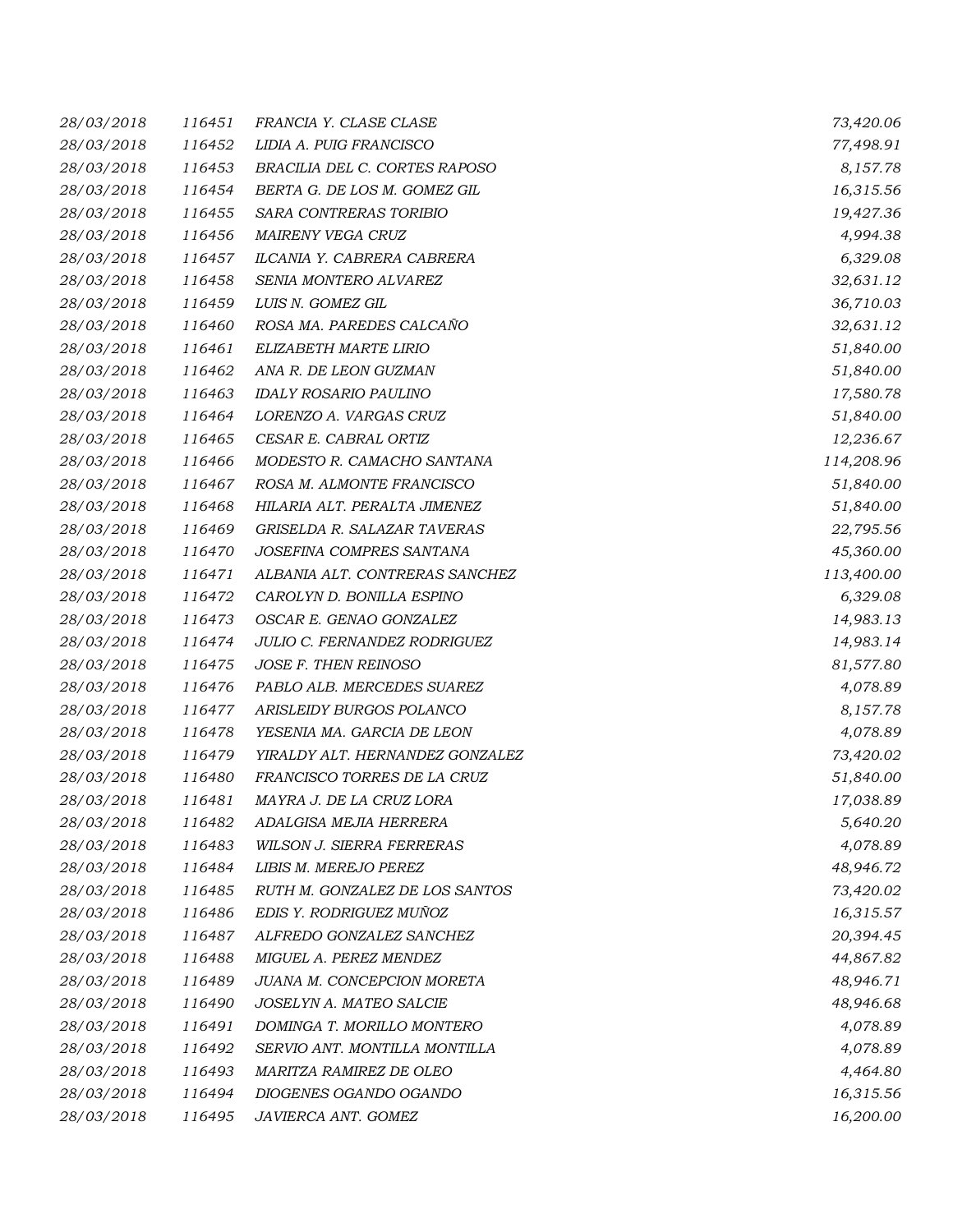| 28/03/2018 | 116496 | JACKELINE DE JS. TORIBIO FORTUNA         | 228,417.97   |
|------------|--------|------------------------------------------|--------------|
| 28/03/2018 | 116497 | SONIA N. CARRASCO ANDUJAR                | 24,473.34    |
| 28/03/2018 | 116498 | ANA A. HENRIQUEZ GUZMAN                  | 44,867.79    |
| 28/03/2018 | 116499 | RAMON ALB. ROMANO CONTRERAS              | 4,078.89     |
| 28/03/2018 | 116500 | JOSE N. ESTEVEZ RODRIGUEZ                | 44,028.90    |
| 28/03/2018 | 116501 | EVELYN G. GARCIA VALDEZ                  | 6,329.08     |
| 28/03/2018 | 116502 | ANGELA M. GONZALEZ HERRERA               | 4,078.89     |
| 28/03/2018 | 116503 | ZOILA A. RAMIREZ CASTILLO                | 8,157.78     |
| 28/03/2018 | 116504 | JOSE M. DE LA ROSA                       | 4,078.89     |
| 28/03/2018 | 116505 | SONIA DE LOS A. RUIZ MATOS               | 4,078.89     |
| 28/03/2018 | 116506 | SHARLENNI ORTIZ DE LA ROSA               | 3,133.44     |
| 28/03/2018 | 116507 | GILBERTH A. SANTANA NOVA                 | 11,653.55    |
| 28/03/2018 | 116508 | YEANNY M. CASTILLO VIDAL                 | 4,922.62     |
| 28/03/2018 | 116509 | MEDARDO ANT. RINCON MARTINEZ             | 6,770.96     |
| 28/03/2018 | 116510 | MAXIMILIANO PEGUERO DE AZA               | 44,867.81    |
| 28/03/2018 | 116511 | DOMINGO ANT. GUERRERO CALDERON           | 4,078.89     |
| 28/03/2018 | 116512 | ARANIBAL MANZANO ZAPATA                  | 20,394.45    |
| 28/03/2018 | 116513 | MABELYN F. BERNARD ORTIZ                 | 18,360.55    |
| 28/03/2018 | 116514 | PEDRO P. GARCIA VASQUEZ                  | 16,315.56    |
| 28/03/2018 | 116515 | YOKARY I. GAUTREAUX DE LA CRUZ           | 8,157.78     |
| 28/03/2018 | 116516 | OSCAR MOQUETE CUEVAS                     | 81,577.86    |
| 28/03/2018 | 116517 | <b>BLADIMIR RUBIO GARCIA</b>             | 8,157.78     |
| 28/03/2018 | 116518 | LAURA V. MARTINEZ MONTILLA               | 17,695.60    |
| 28/03/2018 | 116519 | MARITZA DEL C. GARCIA GOMEZ              | 32,631.12    |
| 28/03/2018 | 116520 | OFELIA ALCANTARA GARCIA                  | 4,078.89     |
| 28/03/2018 | 116521 | AGUSTIN CONCEPCION CHALAS                | 12,236.67    |
| 28/03/2018 | 116522 | VALENTINA A. MATOS DE LOS SANTOS         | 69,341.13    |
| 28/03/2018 | 116523 | ROSSEMARY HENRIQUEZ LEYBA                | 7,448.51     |
| 28/03/2018 | 116524 | ROBERT H. MEDRANO NOVAS                  | 8,157.78     |
| 28/03/2018 | 116525 | AMAURIS A. PEÑA GARCIA                   | 24,473.34    |
| 28/03/2018 | 116526 | ROSA E. ALMONTE R. DE VENTURA            | 12,236.67    |
| 28/03/2018 | 116527 | MARIA E. ESTEVEZ MEJIA                   | 20,394.45    |
| 28/03/2018 | 116528 | HECTOR F. MARTINEZ                       | 20,394.45    |
| 28/03/2018 | 116529 | ABRAHAM GARCIA                           | 16,315.56    |
| 28/03/2018 | 116530 | REGINA SANCHEZ TORIBIO                   | 4,078.89     |
| 28/03/2018 | 116531 | COLECTOR DE IMPUESTOS INTERNOS           | 3,286,420.18 |
| 28/03/2018 | 116532 | CRISTINA A. ABREU GERMOSEN               | 7,266.29     |
| 28/03/2018 | 116533 | ALICIA C. SANCHEZ PENA                   | 1,192.67     |
| 28/03/2018 | 116534 | JOSE A. JIMENEZ LORENZO                  | 1,765.64     |
| 28/03/2018 | 116535 | CONSEJO DEL PODER JUDICIAL               | 118,935.20   |
| 28/03/2018 | 116536 | CONSEJO DEL PODER JUDICIAL               | 23,842.52    |
| 28/03/2018 | 116537 | CHERLY S. RAMIREZ RODRIGUEZ              | 25,798.68    |
| 28/03/2018 | 116538 | <b>INSTITUTO DE AUXILIOS Y VIVIENDAS</b> | 25.00        |
| 28/03/2018 | 116539 | FONDO DE PENSIONES Y JUBILACIONES        | 1,098.88     |
| 28/03/2018 | 116540 | CONSEJO DEL PODER JUDICIAL               | 549.44       |